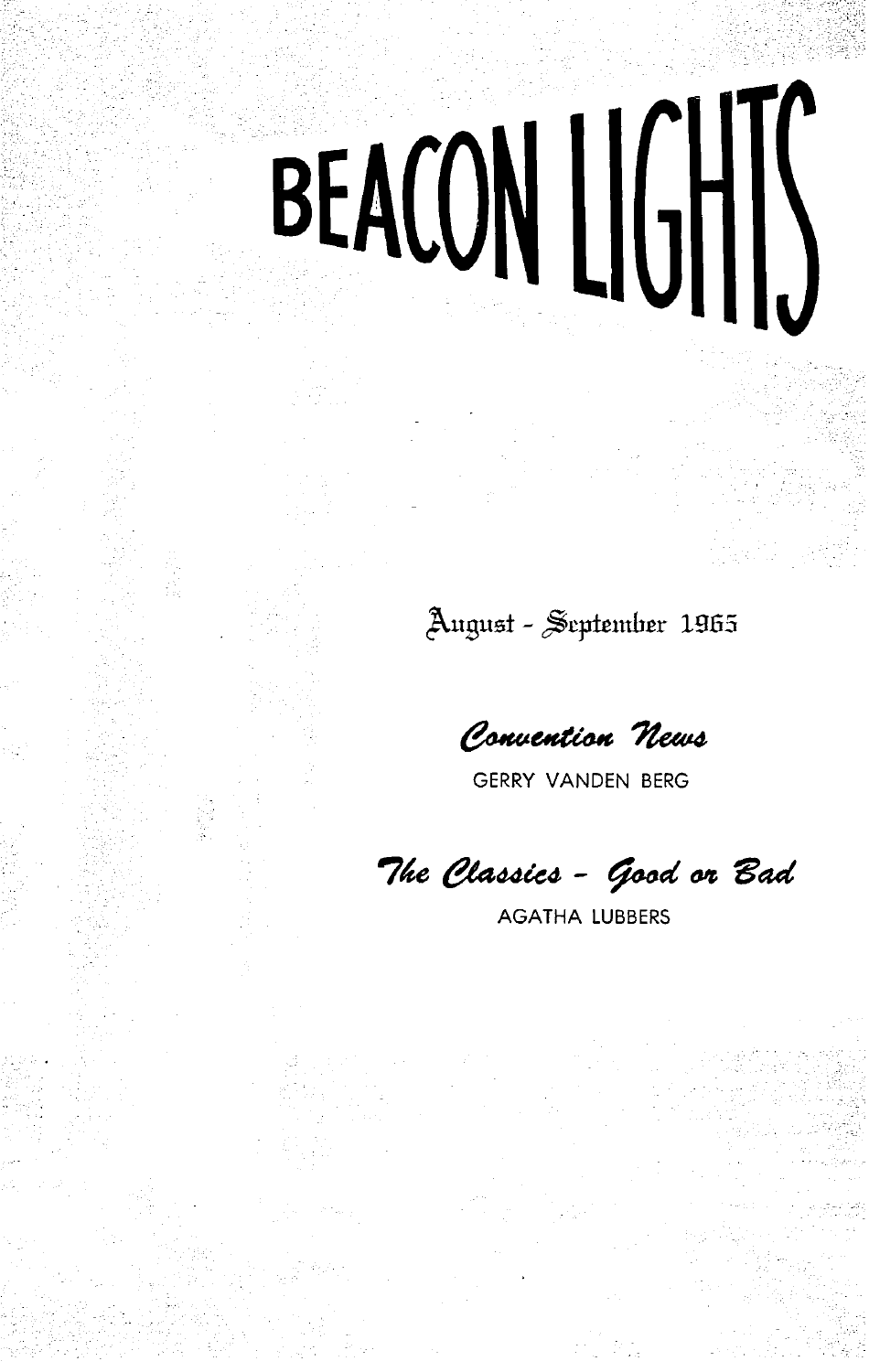

| <b>VOLUME XXV</b>                                                                                                                             |                 | AUGUST-SEPTEMBER 1965                                                                                                                                                                                                                                                                                                                                                                                                 | NUMBER 5                |
|-----------------------------------------------------------------------------------------------------------------------------------------------|-----------------|-----------------------------------------------------------------------------------------------------------------------------------------------------------------------------------------------------------------------------------------------------------------------------------------------------------------------------------------------------------------------------------------------------------------------|-------------------------|
| Published monthly, except June and August<br>by the Federation of Protestant Reformed Young<br>People's Societies.<br><b>EXECUTIVE BOARD:</b> |                 | <b>CONTRIBUTING EDITORS:</b><br>Rev. Robert HarbachTruth vs. Error<br>Rev. H. Hanko    From Dort to Today<br>Rev. G. Lubbers, Rev. G. Van Baren<br>$\bm{\varpi}$                                                                                                                                                                                                                                                      | From the Pastor's Study |
| EDITORIAL STAFF:<br>STAFF:                                                                                                                    | Managing Editor | All material for publication should be addressed<br>to MR. DARREL HUISKEN<br>1004 Temple, S. E., Grand Rapids, Michigan<br>Grand Rapids subscribers please forward sub-<br>scription dues to PAT KAMPS<br>2386 O'Brien Rd., S.W., Grand Rapids, Michigan<br>49504<br>Subscribers outside of the Grand Rapids area<br>please forward subscription dues to<br>LOUISE LOOYENGA<br>2604 Almont, Grand Rapids, Mich. 49507 |                         |
| Sharon Prince<br>Patricia Kamps  Subscription Managers<br>Louise Looyenga  Subscription Managers                                              |                 | All undeliverable material (Forms 3579) should be<br>returned to Louise Looyenga, 2604 Almont,<br>Grand Rapids, Mich. 49507<br>Subscription price: \$3.00<br>Second Class Postage paid at<br>Grand Rapids, Michigan                                                                                                                                                                                                   |                         |

### In This Issue

| <b>EDITORIAL Example 2016 CONTRACT CONTRACT CONTRACT CONTRACT CONTRACT CONTRACT CONTRACT CONTRACT CONTRACT CONTRACT CONTRACT CONTRACT CONTRACT CONTRACT CONTRACT CONTRACT CONTRACT CONTRACT CONTRACT CONTRACT CONTRACT CONTR</b><br>YOUTH IN BEREAVEMENT                         |  |
|----------------------------------------------------------------------------------------------------------------------------------------------------------------------------------------------------------------------------------------------------------------------------------|--|
| CONVENTION NEWS <b>Example 2018</b> 2014 12:00:00 12:00:00 12:00:00 12:00:00 12:00:00 12:00:00 12:00:00 12:00:00 12:00:00 12:00:00 12:00:00 12:00:00 12:00:00 12:00:00 12:00:00 12:00:00 12:00:00 12:00:00 12:00:00 12:00:00 12:00:<br>Gerry Vanden Berg                         |  |
| "PREPARING MEAT IN THE SUMMER"<br>Rev. G. Lubbers                                                                                                                                                                                                                                |  |
| HISTORY OF THE REFORMED FAITH -- PROTESTANT REFORMED CHURCHES<br>Rev. Herman Hanko                                                                                                                                                                                               |  |
| TRUTH VS. ERROR <b>ERROR</b> 2004 CONTROL 2004 CONTROL 2004 CONTROL 2004 CONTROL 2004 CONTROL 2004<br>THOUGHTS ON THE DOCTRINE OF ELECTION<br>Rev. Robert C. Harbach                                                                                                             |  |
| <b>CRITIQUE All the CRITIQUE CONTRACT CONTRACT AND THE CONTRACT OF A CONTRACT OF A CONTRACT OF A CONTRACT OF A CONTRACT OF A CONTRACT OF A CONTRACT OF A CONTRACT OF A CONTRACT OF A CONTRACT OF A CONTRACT OF A CONTRACT OF</b><br>THE CLASSICS - GOOD OR BAD<br>Agatha Lubbers |  |
|                                                                                                                                                                                                                                                                                  |  |
| HELPS FOR BIBLE STUDY<br>Rev. G. Lubbers                                                                                                                                                                                                                                         |  |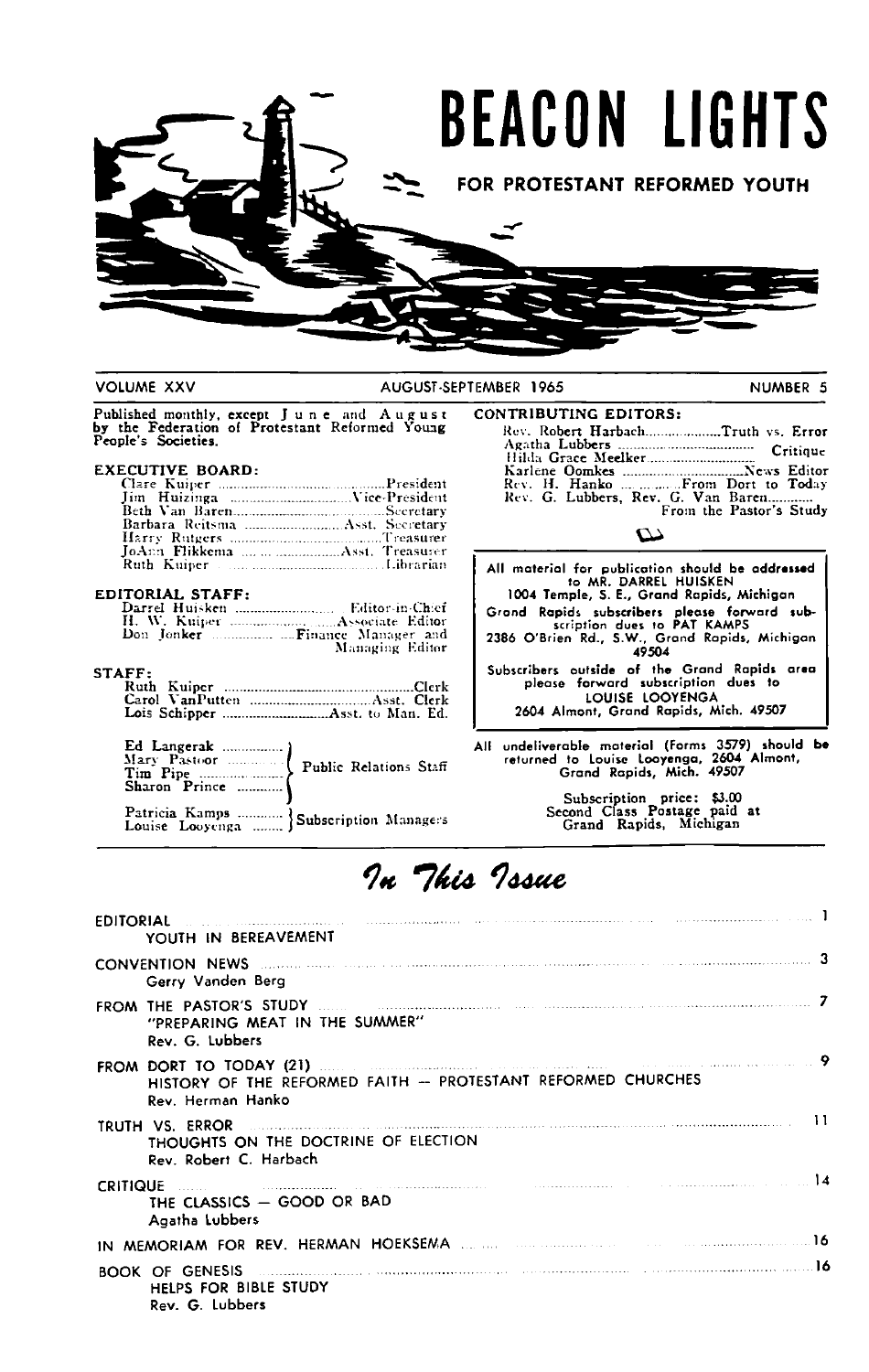#### Editorial

Ò,

#### **YOUTH IN BEREAVEMENT**

Ah, Lord God! Teach us Thy ways today! Teach us Thy ways in brilliance of glad jubilation, but also Teach us Thy ways in deepest, darkest mourning; For we have been bereaved!

Eternal God! Teach us Thy ways today! Teach us the glorious essence of Thyself That we behold Thee, as *our God*, in changeless splendor unsurpassed; For by *Thee* we are bereaved!

Ah, Gracious God! Teach us Thy ways today! Teach us what safe retreat Thou art with drawing, undergirding, everlasting arms, and Teach us there to know Thy peace and fix our sight on Thee In times we mourn, bereaved!

Comforting God! Teach us Thy ways today! Teach us to view Thee build Thy Church from age to age on Truth. and Teach us by Thy grace to love it, serve it, and confess it well, cost what it may E'en though we be bereaved!

Jehovah God! Teach us Thy ways today! Teach us as youth to follow paths and creeds so well defined from Scripture's page, and Teach us to venerate the heritage of Truth which Thou hast given Thy Church on earth through man ordained Of whom we are bereaved!

H. **LV.** K.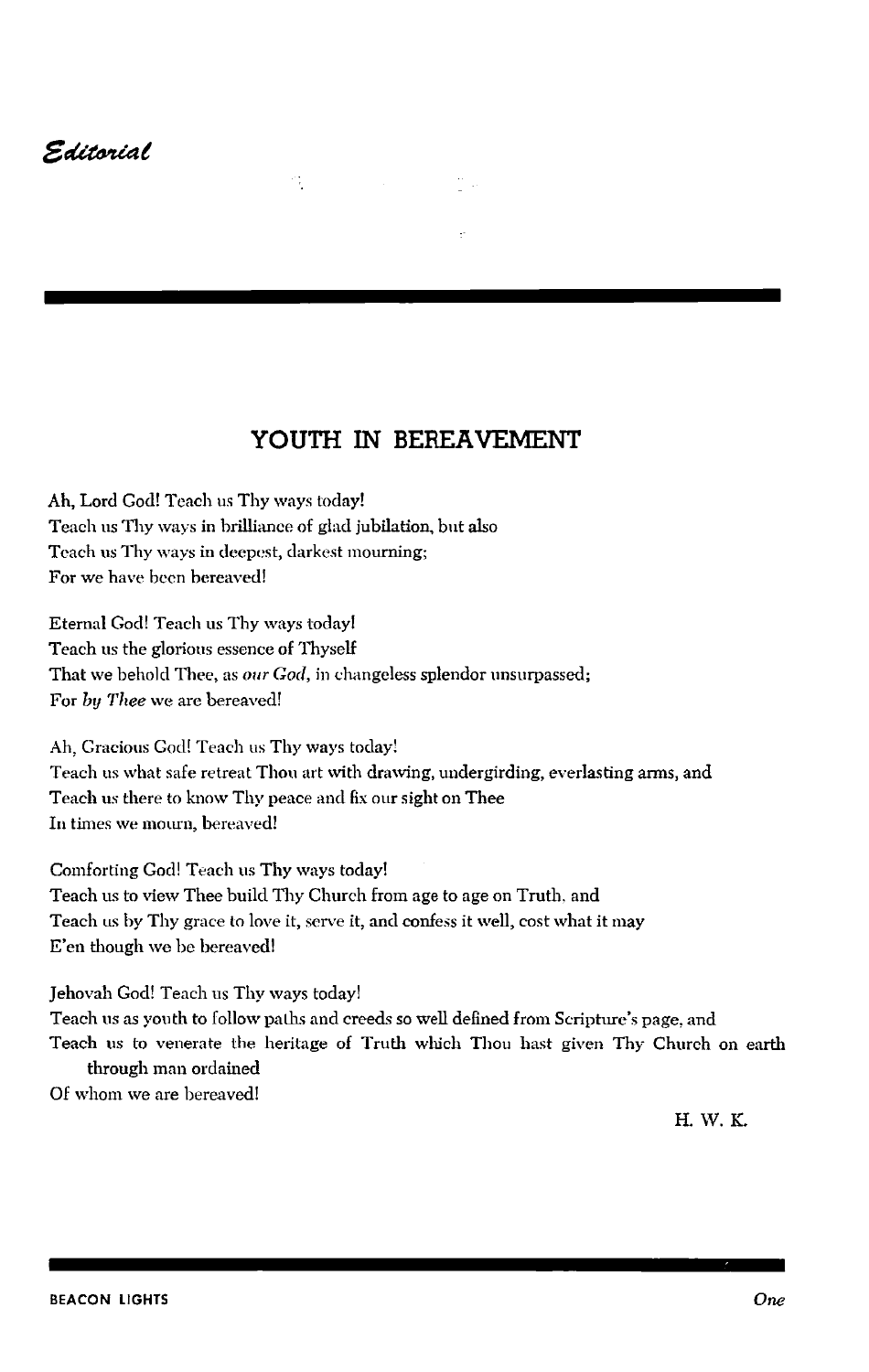



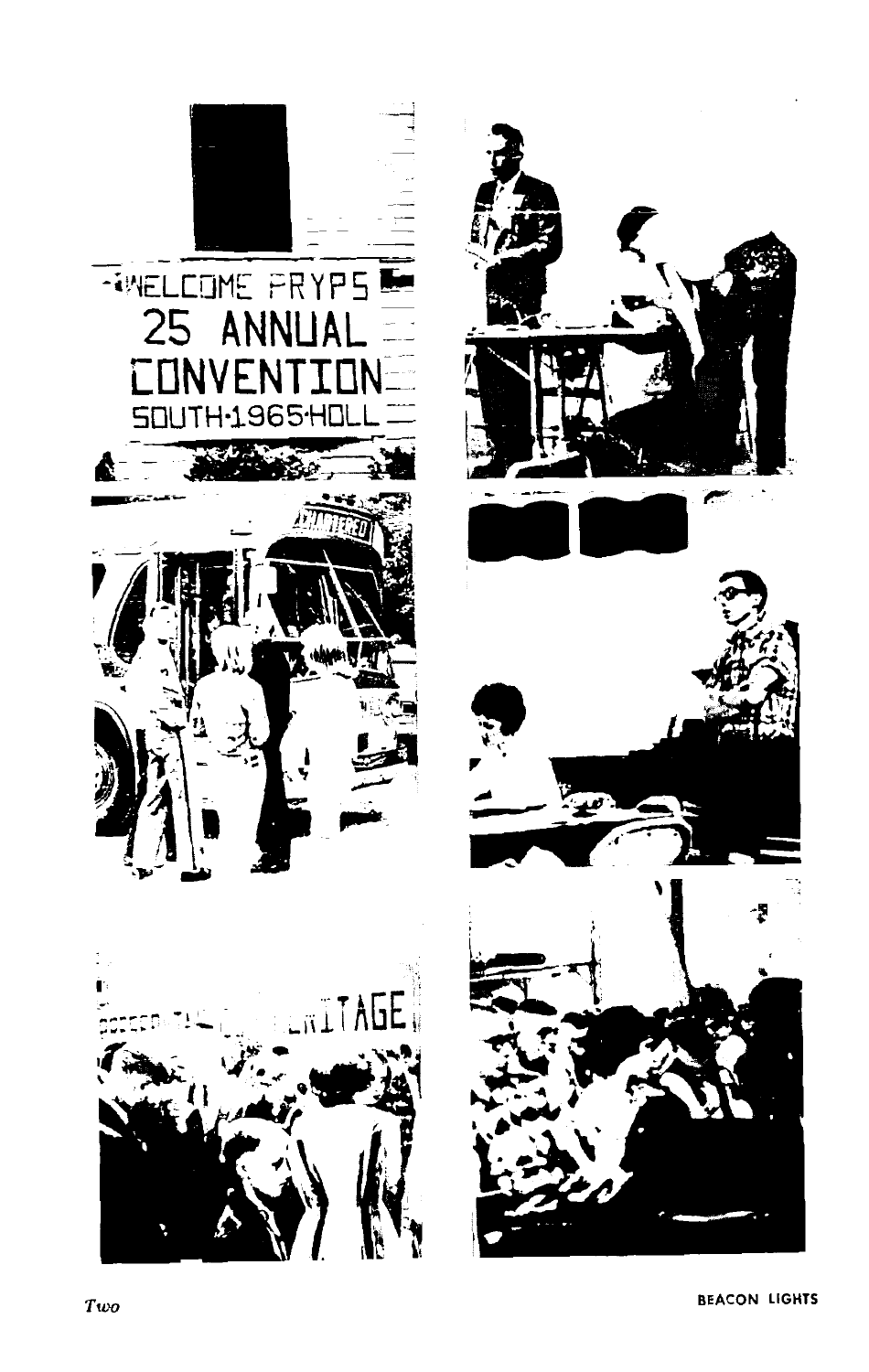News Ponvention

#### **GERRY VANDEN BERG**

25th Annual Young People's Convention ... South Holland, Illinois ... Tuesday through Thursday, Aug. 24-26, 1965 . . . time to meet our young people for a few days again . . . Such were the thoughts running through the heads of quite a number of our Protestant Reformed young people. Not only the young people, but judging from the fine turnout at the pre-Convention Singspiration held at Hope Church, our older members also showed their interest in the activities of their covenant youth. True, even though this was just a little bigger gathering than just young people and the Federation Board apparently didn't know too much of what was planned for the convention (except that everything would be explained on the church doors  $\ldots$  ), the singspiration was a good sendoff to a rather successful convention.

Conventioning in earnest began with the bus departure from First Church bright and early Tuesday morning. At least these 50 bus riders arrived in time to register during the afternoon as the host society had planned (along with a few other arrivals.) Anyhow, the rest of us who managed to arrive after the deadline for registering had to elbow our way through the crowds at the mass meeting to receive our big blue badges on which someone had erroneously printed the wrong dates. Good thing it was only the days mixed up and not something else....

Ah, yes, the mass meeting. Few would disagree that the contents were very appropriate and beneficial. Professor Hocksema's speech dealing with the nature and contents of the heritage that belongs to us as covenant youth along with some good special numbers from a couple of our societies certainly provided an interesting and spiritually beneficial evening for the young people and adults gathered en masse. But one incident, minor perhaps, will long be remembered by those who were present there. Too bad you can't just snap your fingers and get a public address system installed and in operation. That would eliminate a lot of fuss and embarrassment to all parties involved, especially when such gallant efforts

failed to achieve the desired effect. (Would you not agree, Professor?)

Refreshments and get-acquainted time and games soon passed the remaining time until we all had to leave to make sure we would get home by the twelve o'clock curfew. After all we needed a little sleep before that business meeting so bright and (yawn!) early the next morning.

But inspite of late arrivals business proceded to go quite smoothly and before we were (most of us that is) fully awakened, business was over and we exited and met a short while later at the swimming pool. Those souls hearty enough to brave the cool air splashed around for a while and finally were forced to shelter, along with the others who came along mainly to watch, by the approach of one of Chicago's short and sweet thundershowers. After that though, the sky cleared up and pretty good weather prevailed for the remainder of the outing.

Next stop was a forest preserve (and it seems there were so many forest preserves around. Which one is dinner at, drivers?) There finally, we waited around for a bit until Rev. Veldman opened with prayer and we fell upon the food which didn't seem to last nearly long enough. First-comers managed to get both buns for their hot-dogs and a bottle of Pepsi. But don't stand back too long or you'll end up eating plain weiners (either roasted or cold . . . ) Then came the time for the big choices. Either you could sit down with a group and talk, or you could stand around doing a whole lot of nothing, or else maybe (as a few couples were seen doing) you could take a walk in the woods to enjoy the beauty of nature  $(?)$ . Anyway the choice was left up to you; did you make good use of it? Around one things started to look better: at last there was time for some planned activity. Unfortunately the scheduled round table discussion "fell through". There is, you know, a great deal of benefit from such discussions not only for those who prepare for and participate in such a group, but for members of the audience as well. Our disappoint-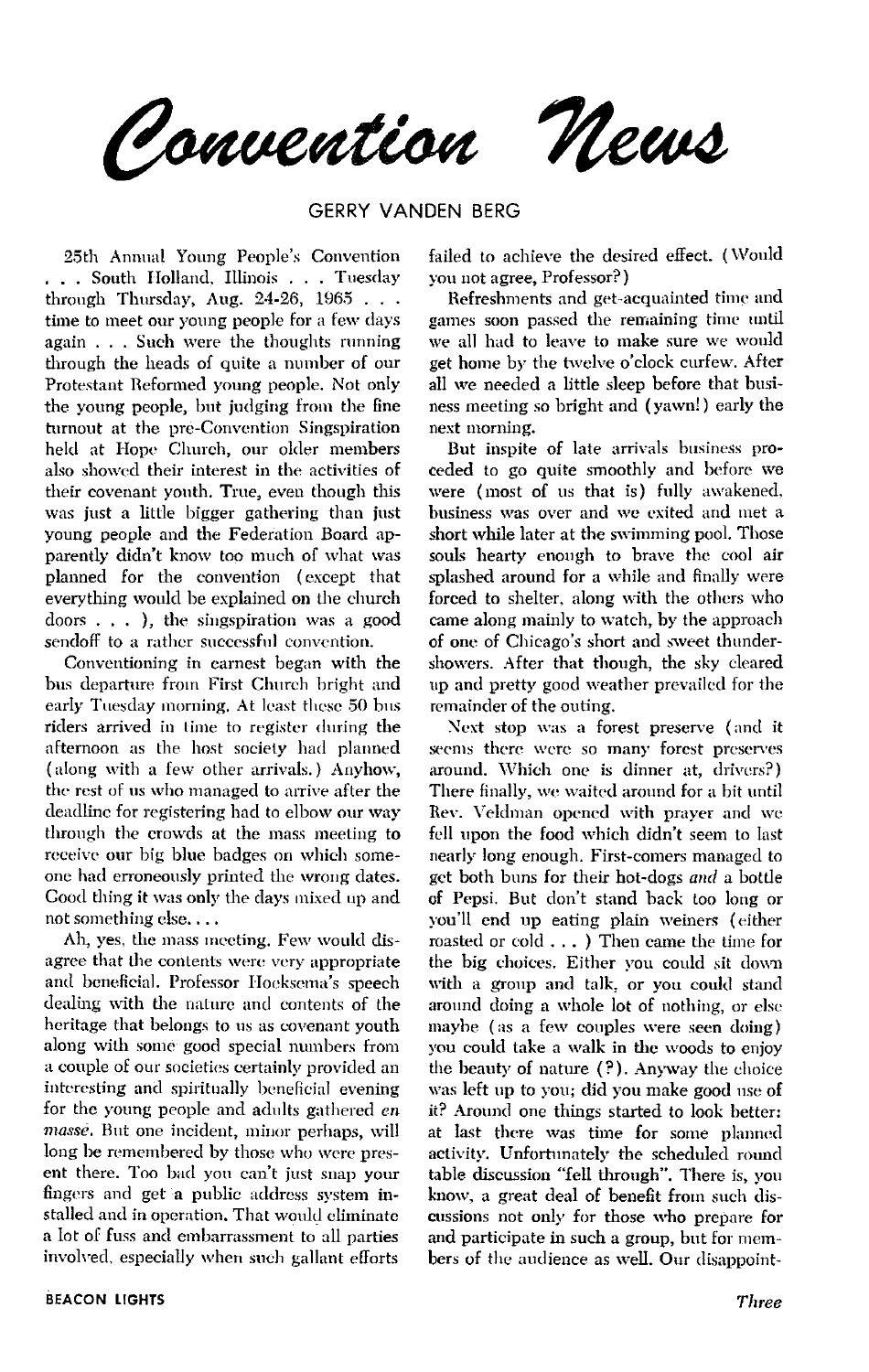







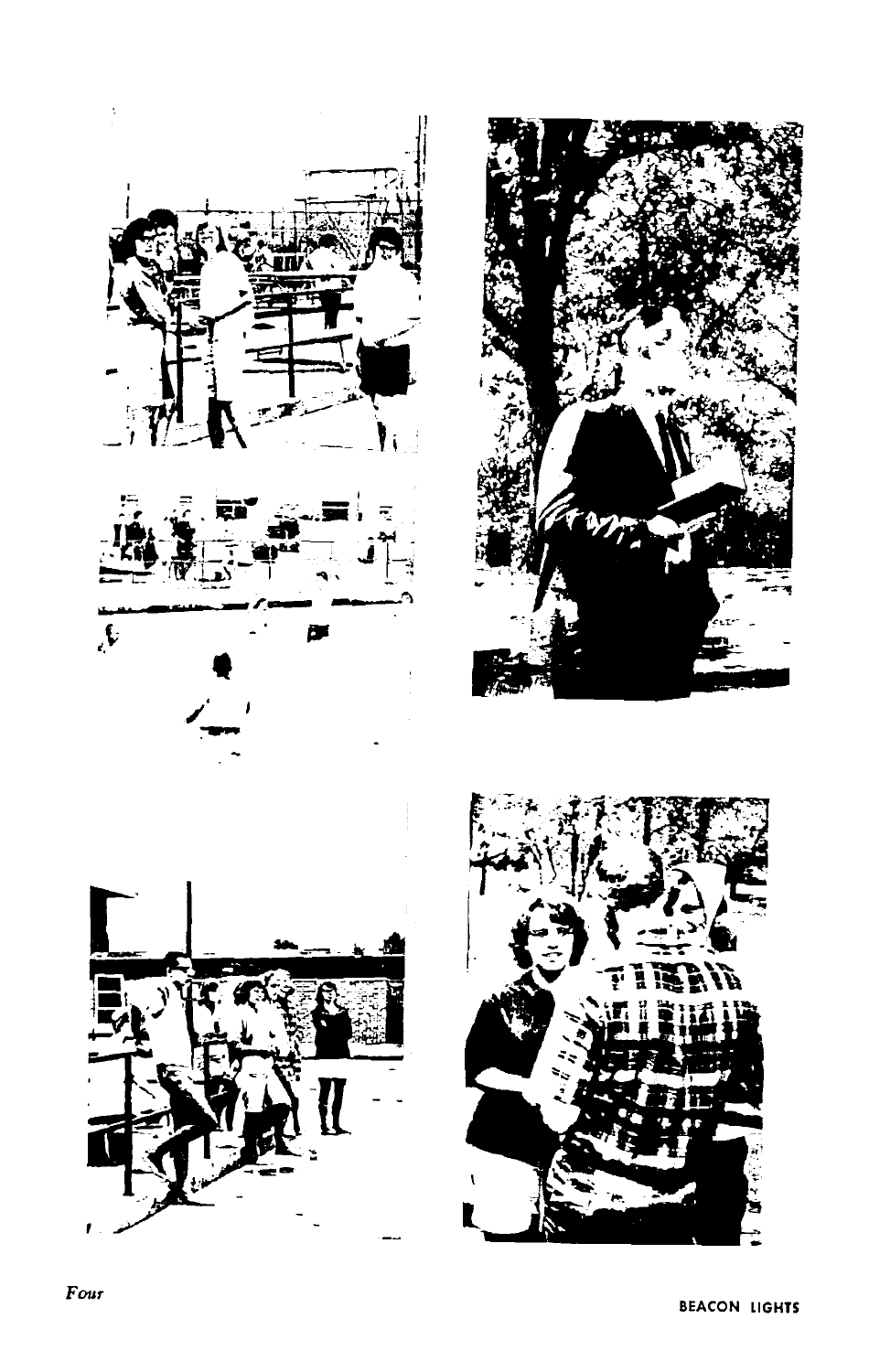

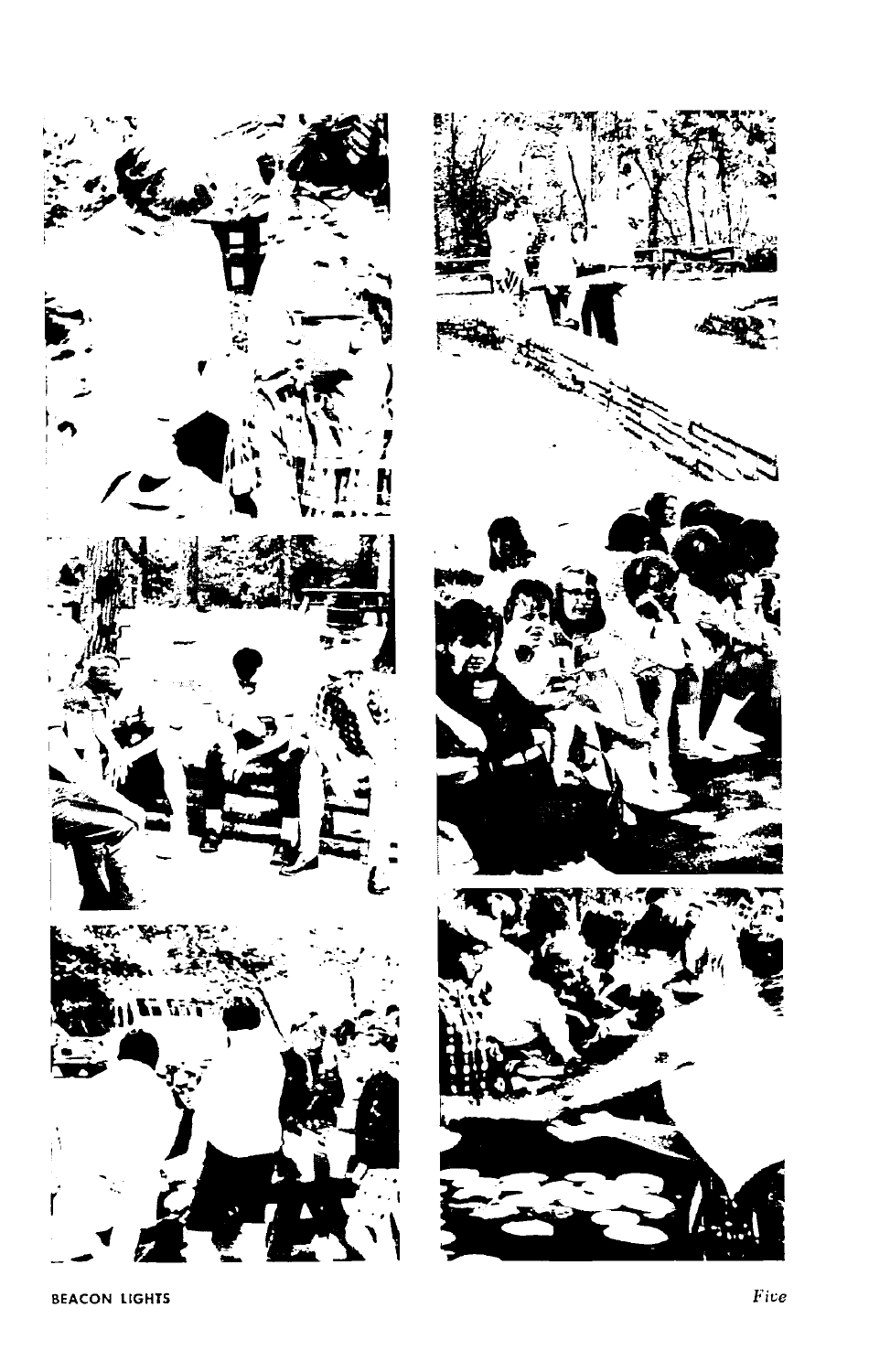ment was soon lost however, when Rev. Schipper began his excellent speech regarding how we are to preserve that heritage entnrsted to us. Thank you Reverend, for the added effort you put forth so that even those in the back rows were able to hear you. (Maybe a reward of a new pipe would be in order, no?) It was all too soon it seemed that we finished with this program and ball games were started. For some "unknown" reason the South Holland dominated team representing the West rather soon succumbed to a strong Eastern team (we especially liked that good showing by the pitcher . . . ). Those who did not participate in football or the girls' softball game did a rather good job of razing the professor-type umpire and the hapless of the players, under the able leadership of Rev. \'eldnian, of course.

Ball games over we found ourselves with just about three whole hours for ourselves. Good time it seemed for many to go for a ride and burn up some of their extra gasoline or just to sit around for a while or to do this or that . . . or whatever else our little hearts desired. Funny, but it seemed that some still needed this time to get just a little better acquainted. . . .

By the time six rolled around finally, all of us were ready for supper. The sight and smell of all those hot dishes being carried into the church sparked still higher our growing appetites. And it sure seemed funny how long it took that line to move into the eating room (until of course, we saw those who had headed the line start to exit. That explained a lot.) Then came the task of squeezing the fully fed conventioneers into three buses. (Someone bring along a shoehorn nest yearit might help!) After the drivers decided which route was the best way through Chicago's South Side, we departed to see the wonders of the great (?) city. En route a slight fee was collected for tickets to Prudential Building Observation Deck. (Funny, but I heard there were three different rates for the three buses. . .) Our drivers dropped us off in front of good old Buckingham Fountain and our group rather promptly managed to spreatl itself out over a large section of Grant Park. (The drivers and buses disap $peared$  – not to be seen again for a couple of hours.) When our dear fountain failed to light up in all its magnificence, our hosts ushered most of the wandering conventioneers to-

gether and led a rather disorderly march to the lobby of Prudential (that's when we first missed **the** buses. . .). **Up** on "lop-of-therock", it was rather warm and dark. It was sad that a mist came off the lake and hid quite a hit of Chicago's gloriously monotonous skyline. Down forty stories by elevator again, we all exited to the sidewalk and began our long vigil for those buses. Finally after many false alarms, they arrived and the weary convention folks started back to South Holland. (I'll guess it was a small  $-$  very small  $-$  percentage that made the midnight curfew that night.)

Thursday's morning sunlight fell on many sleepy conventioneers at the traditional pancake breakfast. After a rather good meal of fried sausage and pancakes fortified with some good coffee, we met again at the church to finish our business. Primary items were a resolution of the Board and the task of electing the new officers. \Vith the help of four able ballot counters (and a special thanks goes to you!) the many ballots were taken and we found ourselves with almost an entirely new Federation Board. May the Lord hless them in their work during this coming year.

But then a look at the clock told us it was lunch-time again. We had been looking forward to a discussion during the afternoon, but apparently this had to be canceled also because those who were supposed to participate were not notified. This, I feel, was one of the biggest shortcomings of this convention. Sot only were there too few of these discussion groups, debates, round tables, etc. on the schedule, but those planned did not materialize. These are ways in which the covenant youth are enriched in the knowledge and experience of their covenant heritage. Perhaps that resolution from the Federation Board will help to cure this aspect. If it is properly applied, it certainly will be a step in the right direction. Maybe then we will know if stronger measures need to be taken in the future.

Anyhow, this left us with another whole afternoon to ourselves. Time for many, it seemed (and in a way I am rather sorry to report this, too) to take off for White Sox Park to lose themselves in a ball game for a few hours. Is this the way for covenant youth to spend their time at a Protestant Reformed young people's convention?  $? ? ? ? ?$ 

In spite of the great time lapse there were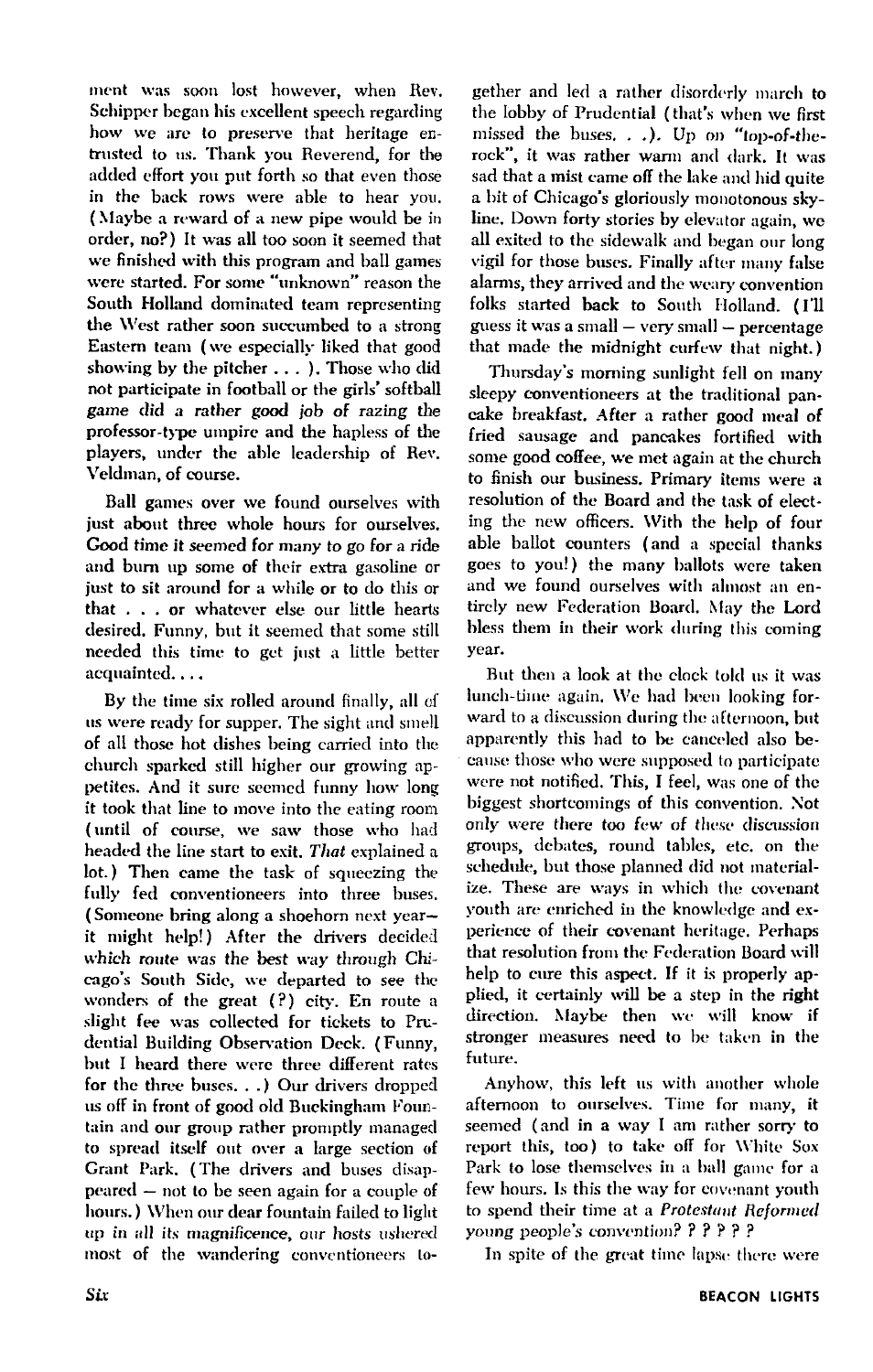still the few habitual latecomers for the pichure that evening. Fortunately they all seemed to be on time for the food. Once past the punch-bowl we found ourselves in a large cafeteria decorated in island style. **A** glance at the West wall showed very plainly what the theme was meant to be -- Jamaica. Even though the covers of the menus fooled some of us for a while, there was no mistaking the aroma and taste of the food — so appropriately labeled with island name. Following the feasting the convention theme was summarized by Rev. Van Baren in his address concerning our calling to preserve our heritage

as Protestant Reformed young people. After the end of the special numbers, we were shown a series of slides dealing with the trip of Rev. Heys and Mr. Zwak to the island of Jamaica. When the lights went back on again, our new Federation president closed with prayer and then the convention ended with **tho** familiar strains of "God be with you. . ."

Yes, covenant youth, a glorious heritage is ours. Let us always labor \vith the single eye and willing heart until one day we may have the crown of eternal life. And may God be with you all until we meet again  $-$  at next year's convention in onr Southeast Church.



#### **"PREPARING MEAT IN THE SUMMER"**

"The ants are a people not strong, yet they provide their meat in the summer" Proverbs 30:25

God's great creation is as a most elegant book, wherein all creatures great and small, are as so many characters leading us to contemplate in invisible things of Cod. namely. his power and divinity.

Solomon possibly had more insight into this book of creation than any man before him, after Adam; he had more insight into this creation than all except Christ, who brought forth things ne\v and old from thc treasury of God, pointing out that the kingdom of God happens in parables. For "all the kings of the earth sought the presence of Solomon, to hear his wisdom, which God had put in his heart". II Chr. 9:23.

Solomon observed things both great and small. But in all things he saw the greatness of God. Everywhere he observed that each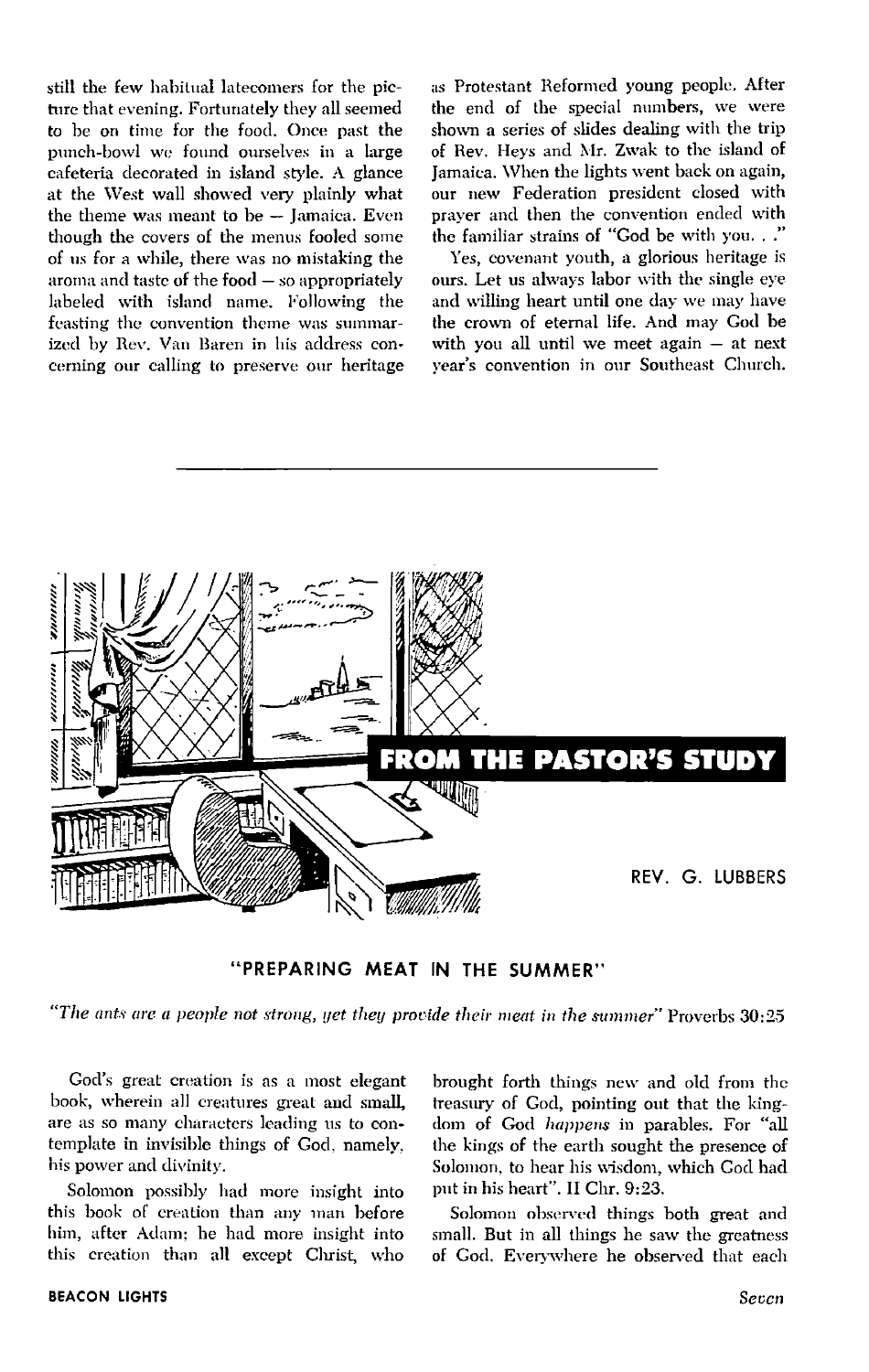creature is filled with the measure of wisdom wherewith its Creator endowed it. And he too observed that the creatures all adapted themselves to the seasons.

In this observing Solomon did a little cataloguing of the creatures and of his observations concerning them.

It is wonderful to observe the works of God. Who among all the sons of men have ascended up into heaven and descended? Astronauts? They are still on the earth in "outer space". Yea, who hath gathered the wind in his fists? Who hath bound the waters in his garment?

Proverbs, by the mouth of Agur, speaks of two things, three things, four things.

Yes, there are four things which are little upon the earth. They are the exceeding wise creatures. They are the ants, the conies, the locust and the lizard. Wisdom of God implanted in the very nature of of the insects and the reptiles. Look at their customs, ambitions and habitat! The ants are a people. They are well-organized. The small conies have a well protected house: the rocks. And the locust go in bands, yet they have not king. And the lizard ingratiates itself into the palace of the king!

From all of these we can learn much.

Particularly from the ants we can learn by considering its ways. Writes the son of David: Go to the ant, thou sluggard; consider her ways and be wise; which having no chief, overseer or ruler, provideth her bread in the summer, and gathereth her food in the harvest.

There are thousands of different types of ants in the world. They are found every where and in every land. On the highest mountains, in the deepest valleys, in every crevice and rock you may observe the ants. They build large houses which only they can build. They have their workers, warriors, army and their drones and queen. Yea, they even have their "milk cows", insects which they capture and which suck the juice from roots, etc., so that they may utilize this "milk".

However, among all of the life and activity of the ants there is nothing quite so amazing as their ambition. They are ever preparing food. They are not like the bird who sows not, neither gathers into a barn, mere seed pickers. Nor is every ant for himself. They

are a people, a colony. They are social insects and are not as flies, but are comparable to the bees. They jealously gather and protect their bread, their harvest. They may have war, but never do they have civil war! They do not fight their own but only those on the outside.

And they are little upon the earth.

The ant is small, and, as a people, they are not strong.

Yet, they provide their meat in the summer. They do the right things at the right time.

This we are to consider, youthful reader. We may take large and lengthy vacations, long and extended trips, circle the earth in hours by jet propelled airplane, and never see the wonders of God under a decaying tree trunk in our back yard. When we look at the creatures it is good to take Solomon with us on our guided tour. He will not disect the ant in his laboratory; he will point out the nature, the habits of the ant, the wonderwork of God!

Here is wisdom displayed.

Man must take a leaf out of God's workmanship and Solomon's note book, We too must prepare our meat in the summer. We must not squander the time with a little sleep, a little slumber, a little folding of the hands. Summer is the time for preparing of the bread. Yes, in the sweat of our brow. Summer is not the time for a great vacuum in the life of God's people. It is the time for preparing for the harvest. It is the time for the Young People's Convention. May you, my youthful readers, be as busy in your convention preparing the bread for the coming season of society life, as are the ants in your immediate vicinity.

Should you be a spiritual sluggard: go to the ant!

Consider her ways!

Be wise with a heavenly wisdom wherewith God did not endow the ant which is little upon the earth. You hath he endowed with greater glory and preëminence. If God so glorifies the ant, and the ant so obeys its Maker, how ought we to be, oh, we of little faith?

Let us be a strong people.

Strong in the Lord!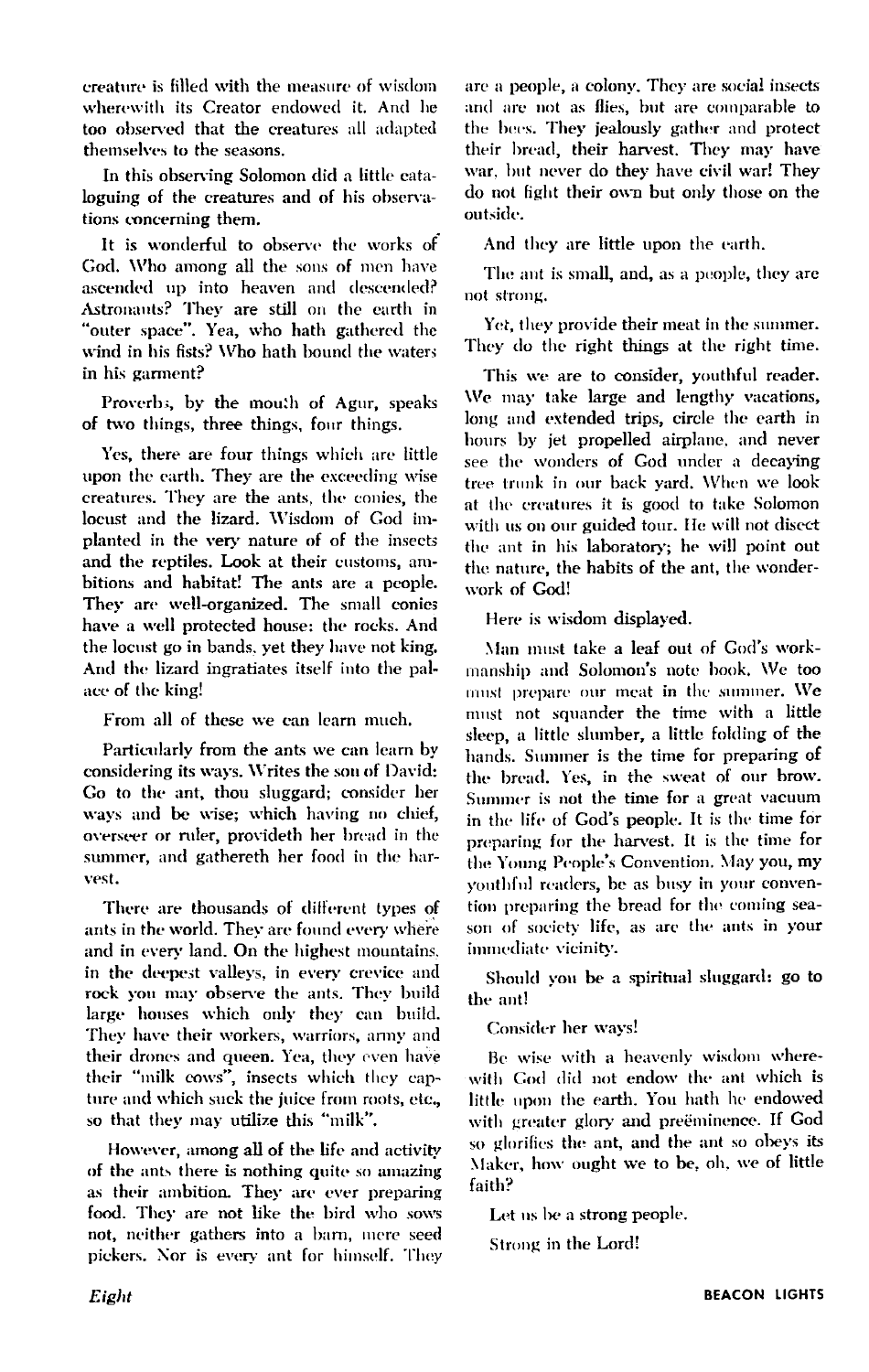

## FROM **BOLL** TO TODAY

A History Of The Reformed Faith The Protestant Reformed Churches

 $(21)$ 

by REV. HERMAN HANKO

We have called attention to some aspects of the history of the Christian Reformed Church in 1924, a history which resulted in the establishment of our own Protestant Reformed Churches. At the very end of that article we quoted both the decisions of the Synod of the Christian Reformed Church concerning the dogma of common grace, and the testimony which that Synod attached to the three points.

Before we enter into our discussion of the doctrinal implications of these three points, there are a few loose ends which we ought to tie un.

In the first place, the testimony which was appended to the three points was intended to be sent to all the churches. The reason why Synod wanted this is obvious. The testimony spoke of the fact that "dogmas are not made but are born out of the conflict of opinions, and, therefore, it is desirable that the establishment of a certain dogma be preceded by a lengthy exchange of opinions. Participation in such a discussion must be as general as possible and must not be limited to a single group or church." Besides this, Synod also said that "a certain truth must live clearly in the consciousness of the Church in general, or in the consciousness of a particular group of churches, before the Church is able to profess such a truth in her Confession. It cannot be said, that this indispensable condition exists at the present or will exist after two or four years." Thus Synod urged "the leaders of our people, both ministers and professors, to make a further study of the doctrine of Common Grace: that they give themselves account carefully of the problems that present themselves in connection with this matter, in sermons, lectures and publications. It is very desirable," Synod added, "that not a single individual or a small number of persons accomplish this task, but that many take part in it."

The remarkable part of this is that this testimony was never sent to the churches at that time. Nor, as far as I know, was this ever done in succeeding years. As desirable as Synod considered a further discussion of the question to be, it was never brought to the attention of the churches that this was Synod's anxious wish. Why this failure occurred I have no way of knowing. Why it was not sent is lost in the misty past.

However, one thing is certain. Thirty-five years after Synod decided this, there was still nothing like Synod wanted. A deep and strange silence about common grace hung over the churches. There were rare occasions when a small pamphlet appeared discussing the matter. There were times when one author or another made a passing reference to the three points in some article appearing in a church periodical. There was a discussion of common grace in the "Dogmatics" of the late Prof. L. Berkhof. But there never was anything approaching a "lengthy exchange of opinions . . . as general as possible" which Synod called for.

This may be, in part, because the testimony itself was never sent through the Churches. It is however, doubtful whether this is a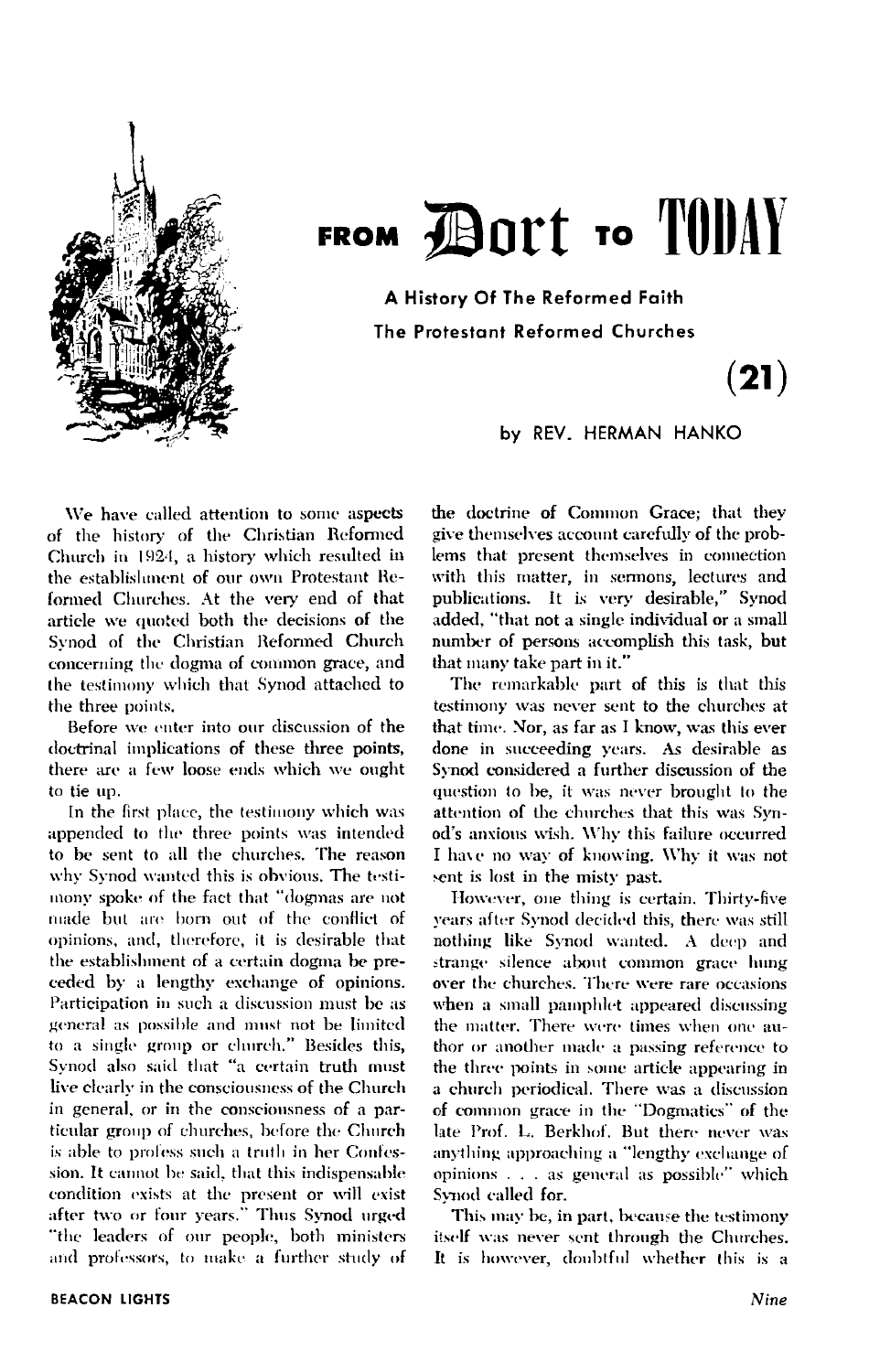major contributing factor since the cntire history of 1924 and the doctrinal issues involved soon became a topic for discussion in almost every Christian Reformed congregation throughout the entire land.

It is **also** possible that the Church itself was somewhat ashamed not only of the doctrine that was so hastily formulated into the three points of common grace, hut of the wretched history which produced the three points. The result would then naturally be that those involved in the whole matter would just as soon forget about it and bury it in the archives of history.

It **is** also possible that there never was any general discussion or any attempt made through "conflict of opinions" to develop this doctrine because it just can't be developed. It just isn't possible  $-$  except that development take the way of increasing error.

This latter is worth a pause. I said above that for thirty-five years there was pretty much silence about the whole business. But we are now about forty years removed from **1924.** The point is that **within** the last few years there has suddenly been a revival of interest in the three points of common grace. There are leaders today (especinlly on the staff of the *Reformed Journal* which is an independent Christian Reformed publication; but also in the Torch and Trumpet and The Banner) who are taking up the discussion of the three points once again. They pointedly refer to the testimony of the Synod of 1924, remind the Churches that Synod called for such a discussion, remark that this has never been done, and launch into their views on the whole matter. They use this testimony as a basis upon which to reopen the discussion and begin a serious evaluation of that decision.

But (and here is the hitch), they use the decisions of 1924 as a springboard to jump off into all kinds of other heresies which have never been maintained in the Reformed Churches, which in fact, have been esplicitly condemned, and which is stirring up no end of trouble within that denomination today.

We shall have opportunity, the Lord willing, to return to this.

\Vhile \ve arc. **busy tying** up loose ends, we ought also to notice that the Synod which adopted the three points issued a warning. They wrote: "Now synod expressed itself on three points that were at stake in the denial of Common Grace and thereby condemned the entire disregard for this doctrine, she feels constrained at the same time to warn our Chwches and especially our leaders earnestly against all one-sided emphasis on and misuse of the doctrine of Common Grace. It cannot be denied that there exists a real danger in this respect. When Doctor Kuyper wrote his monumental work on this subject he revealed that he was not unconscious of the danger that some would be seduced by it to lose themselves in the world. And even now history shows that this danger is more than in~;~gi~mry. . . ." (For the remainder of this warning, cf. our last article.)

In these words, Synod proved to be very prophetic. They, gazing ahead, with extraordinary accuracy were able to predict the consequences of their own decisions. For today a terrible spirit of worldliness has indeed seized their denomination. And, worse, a growing spirit of cooperation between the church and the world has manifested itself so that the church seems prepared, at the drop of a hat, to join hands with the world in the pursuit of worldly goals. The stand of the Christian Reformed Church on the unions is evidence enough of this.

But the Synod made one mistake. In their testimony they warned against what they called "a one-sided emphasis on and misuse of the doctrine". The spirit of worldliness against which Synod warned, was not due to a *misuse* of the doctrine; nor even a onesided emphasis of it. Rather the doctrine of common grace was itself responsible for this worldliness that, as a matter of fact, has settled upon the church. The very evil which frightcmed **Synod** was inherent in the **doc**trine which they accepted. The fact that a warning, in Synod's opinion, was necessary seems to indicate that Synod sensed this. After all, the truth has no dangers in it. Its the doctrine itself which causes all the trouble, not a misuse of it. The reason is obvious. The doctrine of common grace builds a bridge across the chasm of the antithesis which separates the church from the world. It builds a bridge over which it is easy for the world to walk into the Church, and over which it is easy for the Church to walk into tho \vorld. The bridge is there. **It** has never been knocked down. In fact, in recent discussion it is being buttressed. The conscquences are inevitable.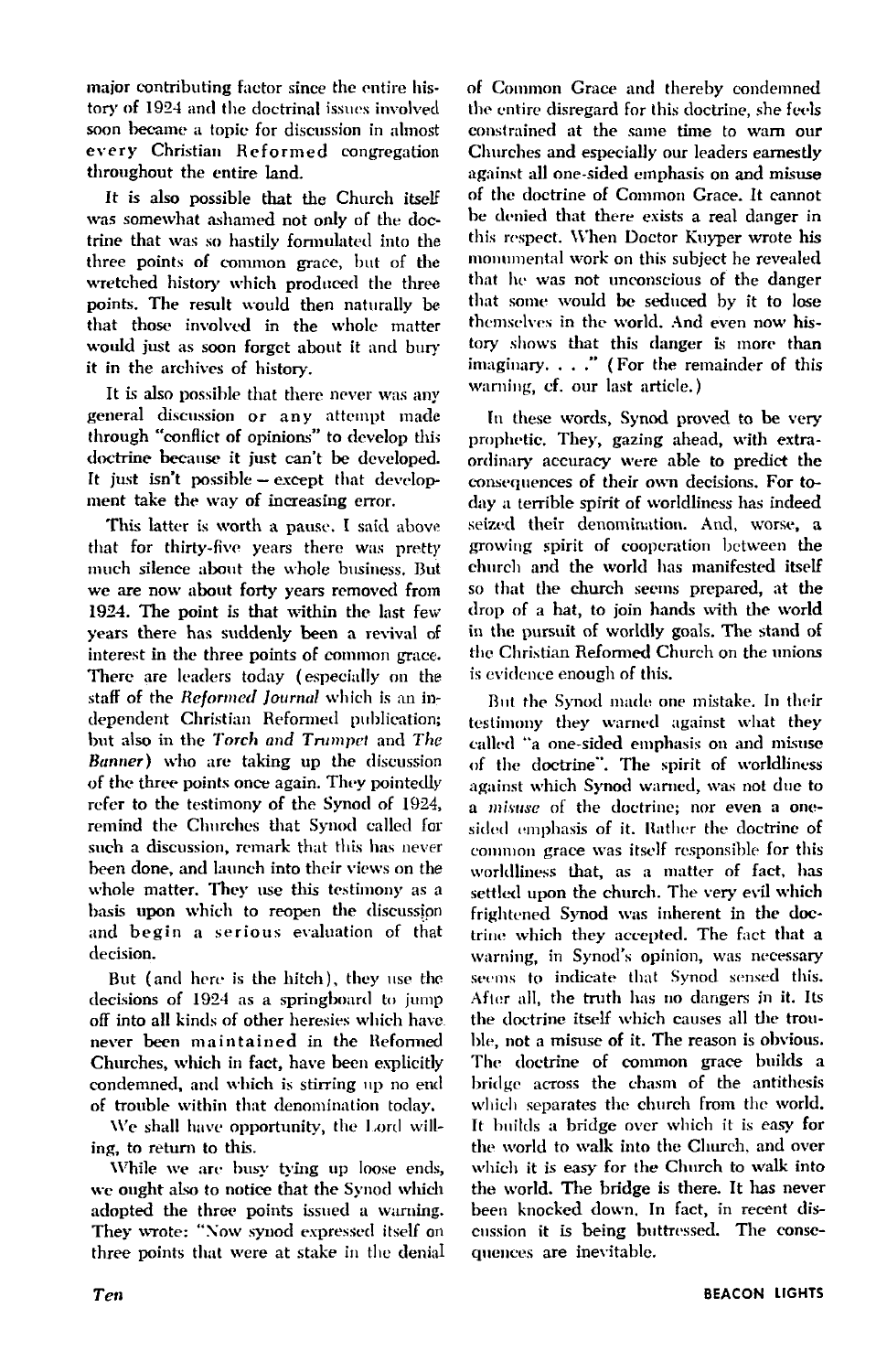

#### 7. THOUGHTS ON THE DOCTRINE OF ELECTION

#### 6. ITS JUSTICE

The enemies of election contend that for God to sovereignly choose a people to Himself and to deny the rest of mankind the same blessing as the elect is to become so partial as to treat the latter with the greatest inequality. They must realize, however, that the God of election is also the God of creation and providence, who in both spheres distributes His gifts very unevenly. Equality does not appear in God's distribution of physical, mental, social and material bestowments. Nor is the sovereign God bound to make an even distribution of that which is alone in His hands. Then how could it be wrong for Him to give His spiritual blessings as it pleases Him, evenly or unevenly?

Imagine conversing with a man of the world on the subject of justice. He has some regard for honesty, and may therefore exclaim, although somewhat as Pilate, What is justice? For he honestly does not know what he is talking about when he discusses the subject, and is rather tolerantly and amusedly suspicious of anyone who thinks he does know. To illustrate his point, he may ask, What is the profitable? to get well when sick? or to die? Or is it to keep healthy when well? or to become sick? Who is to say? What standard is there by which to judge? So the man is lost who does not begin with the Word

of God. For justice is that which is in harmony with the revealed will of God, Justice is the meting out of what is right. With all men the sons of fallen Adam, rebels against God, what is right for them is destruction under the wrath of God. God's justice is inexorable, and is either meted out against the sinner, or against the Divine Substitute who bears the stroke of justice they deserve.

In connection with the justice of God's predestination, He, in the matter, simply does that which is right. It is all a question of what is right. It is not a question of what God ought to do. If one of the basic presuppositions of our Calvinistic and Reformed world-and-life view is that God is God, that He is the absolute sovereign who hides His eternal counsel from the "wise" and reveals it unto "babes," then we do not speak in this connection of what God ought to do. The sovereign is not obligated to His subjects. It is not man who makes the "decision" here, but God. He decides whether there shall be a creation, whether the creature shall exist at all, whether He shall love or hate the sinner. It is His decision whether a man shall be a vessel of mercy, enjoying covenant fellowship with Him, or a vessel of wrath and so a castaway forever.

If God's justice be called into question in connection with election and reprobation, the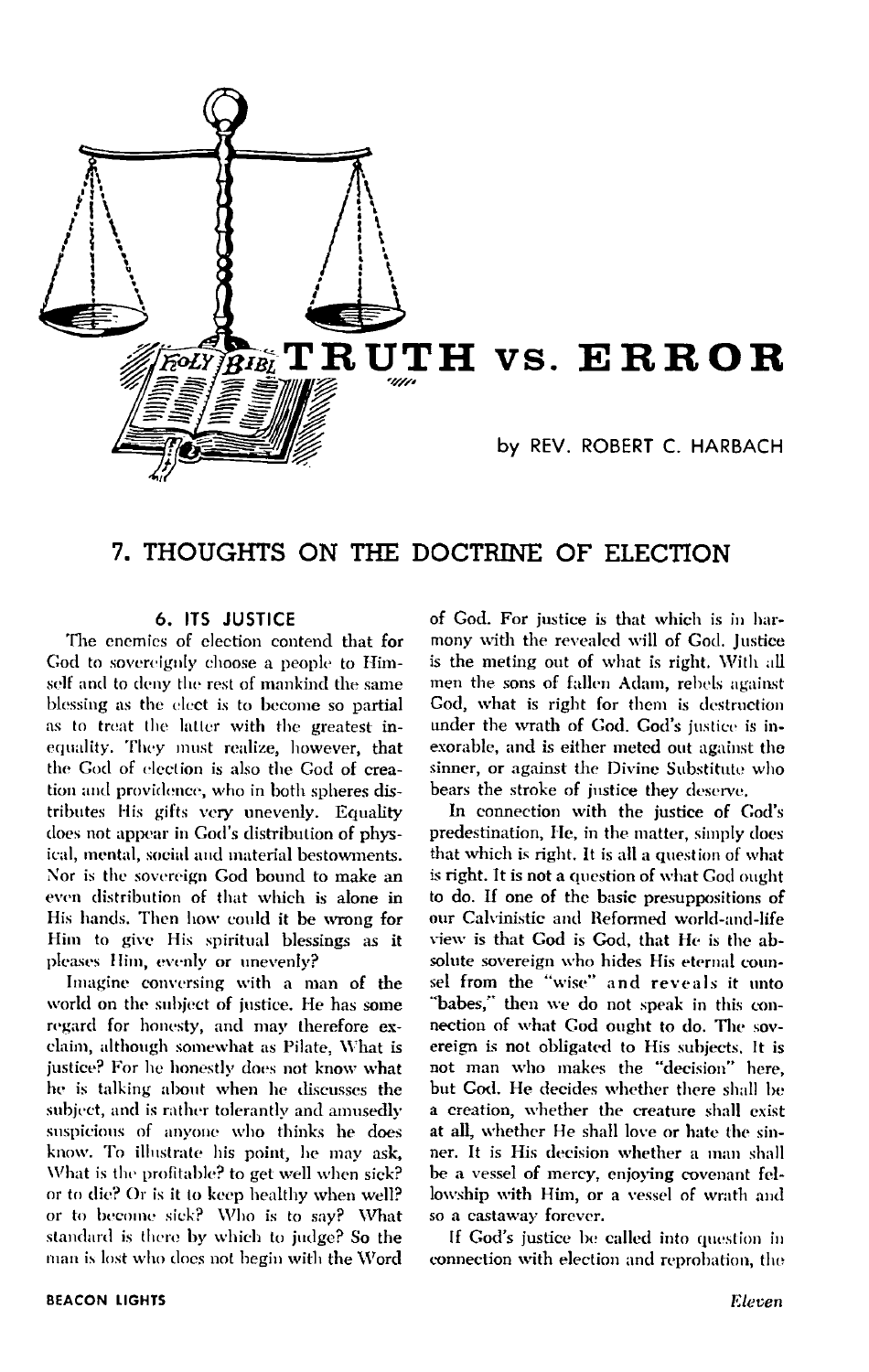very foundation of the most fundamental principle of Calvinism, the absolute sovereignty of God, upon which predestination stands, is attacked. God's dominion and right of disposal is indisputable. To call God or His predestination into question is not only the height of audacity, and absurdity, but it is futile!

Today, men are charged with injustice because they choose their own friends, to the exclusion of others, because they have their favorites, because they would enjoy the seclusion of their own private property, because they would operate their own private enterprise in their own way, because they would serve a clientele of their own selection. Such a charge is really an attack on the Almighty God, for He does similarly in the heavenly sphere. He has mercy on whom He will, and whom He will He hardens. He has His favorites, the sons of Jacob, He excludes all others, the people against whom He has indignation forever. He will enjoy with His own the seclusion and security of His heaven, free of intruders. He will conduct the operations of His, the King's, business as He pleases, bestowing five talents on some, or none on others. He will not be corrupted or coerced into merging His own elect institute with the institutions of the world. He will have a true church, keep it pure and true to Scripture and the Reformation confessions, and bring it into His eternal kingdom quite separate from the society of Satan.

In this country, men are still free. But if God is to be charged with injustice because He is the God of election and reprobation, then man will soon be charged with injustice merely because he is free. For God is eternally and sovereignly free. He alone, strictly, has free will. But man is still free, in this land, to select the woman he desires to marry. Not yet does the government require a man to marry according to the will of the state. If man is so free to choose, is there injustice in God choosing whom He will to dwell with Him in His heavenly home? If a man in choosing a wife does no wrong to the other women he of necessity must reject, then certainly God is not only free to select and separate His own from all others, but also in so doing He wrongs none of the rejected element of humanity. If a man has a perverted idea of justice, he will have no conception of freedom.

When we think of the justice of God, we want to remember that the attribute of His justice is an expression of His being, of what He is. Then to remember that justice in man is a creaturely reflection of God's attribute of being. Then divine justice and human justice are not on the same equal level. As Christians, we really hold a two-level view of reality (though not a double-track philosophy) – God's level and man's. Human justice is the giving to each his due. But in divine justice, nothing is due from God, not one thing He ever gives. Man is responsible to be just. God is not responsible. He gives not account of any of His matters.

The churches of the land are increasingly having trouble with the doctrine of Predestination. Some go so far as to re-write the historical Reformed creeds. omitting this great truth. They have strong allies in those who have not yet gone this far, but who nevertheless omit the truth of double predestination from their preaching, and who mention it only to put it in the shade. So many pulpits have no more than a Ladies-Home-Journal type of "theology," a kind of Ann-Landers morality, or a Miss-America philosophy. It used to be almost universally agreed that a man acts unjustly if he allows another to break the law when it is in his power to prevent him from doing so. Now, today, almost no one thinks that way. No longer can "the average man" criticize God as unjust for being a predestinating and reprobating God. For in this day of "new morality", which means no morality, man himself is so patently without a shred of justice.

But let not the critic conclude from this that when God sees a sinner committing a crime that He, when He does not prevent it, becomes a party to it. God certainly has the power to prevent it, and to do so without infringing upon human liberty in any way. But the inherent justice of God cannot be judged according to the creaturely reflection of His justice in man. The measured cannot be judged by the measured. What is the measure of justice? Nothing less than the free will of God; nothing else than that. For that is just which God says is just, and wills is just. The just is not just because it is just, but because God wills it to be just.

Predestination makes God guilty of injustice? So the Arminian has always contended. Yet except for God's predestination and elec-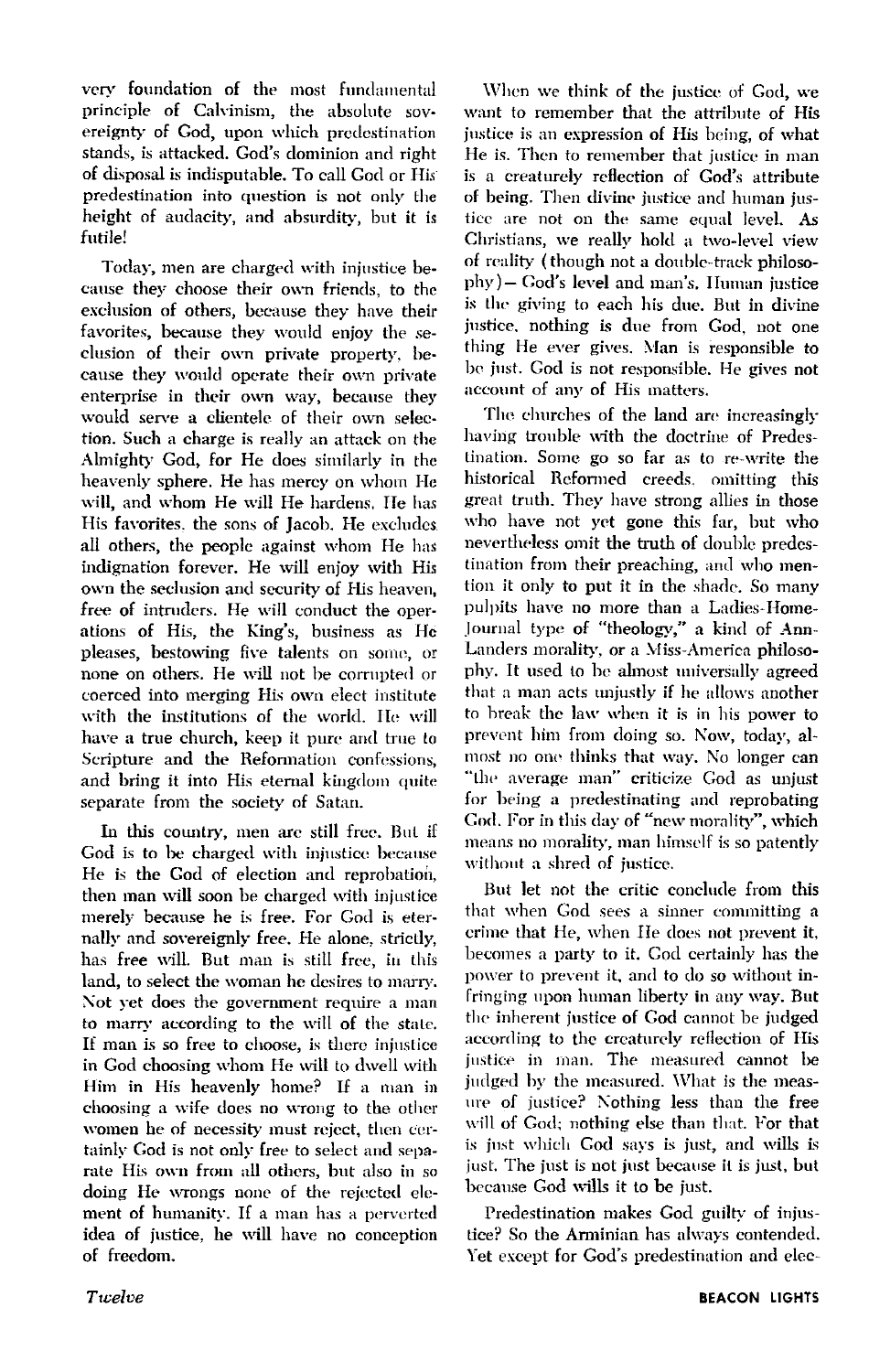tion, all moral creatures would have died eternally. Then there would be no angels. only demons: no redeemed, only the damned. This is no theological invention, but the plain expression of infallible inspiration: "Except the Lord of hosts had left us a seed, we had been as Sodom" (Rom. 9:29). Not an earthly nor a heavenly being would be saved were it not for God's election. There would be no atonement if there were no election. Creation, perhaps, but no salvation. For man was created in moral perfection, but was made a mutable creature. He could change, fall. He could not abide in his perfection, he could not escape falling without election unto faith, holiness, salvation and every saving good.

They who will not have election and reprobation are guilty of folly. So the Lord regards them. "He put no trust in His servants, and His angels he charged with folly" (Job 4:18). The elect angels were made in perfect holiness, yet as to their creaturehood, no reliance could be placed in them, nor in their standing. The folly which God ascribes to them is their imperfection and weakness in comparison to Himself. Angels are the highest creaturely intelligences, but by nature and of necessity finite. Their original perfection was mutable and insufficient as to their innate endowments to maintain them in unchangeable holiness to eternity. For that they needed supernatural power, election grace to confirm them. Then what greater folly it is to attempt the subversion of electing grace which alone establishes in immutable perfection! There is no hope for a holy angel apart from electing grace. Much less hope is there for a totally depraved son of Adam unless sovereign mercy distinguish him!

When God is charged with injustice because He has made a sovereign election, vain man laying the charge must suppose he has some merit before God. In his day Spurgeon well refuted the charge. "Is there one man in the world who would have the impertinence to say that he merits anything of his Maker? If so, be it known unto you that he shall have all he merits; and his reward will be the flames of Hell forever, for *that* is the utmost that any man ever merited of God. God is in no debt to man, and at the last great day every man shall have as much love, as much pity, and as much goodness as he deserves. Even the lost in Hell shall have all they deserve; ay, and woe worth the day for

them when they shall have the wrath of God, which will be the summit of their deservings. If God gives to every man as much as he merits, is He therefore to be accused of injustice because He gives to some infinitely more than they merit?"

The unfriendly critic will also claim that God cannot possibly make a sovereign election of some and a sovereign reprobation of others, for He is "no respecter of persons." Hear Calvin answer this charge. "The Scripture denies that God is a respecter of persons, in a different sense from that in which they understand it; for by the word person it signifies not a man, but those things in a man which, being conspicuous to the eyes, usually conciliate favor, honor and dignity, or attract hatred, contempt and disgrace. Such are riches, power, nobility, magistracy, country, elegance of form, on the one hand; and on the other hand, poverty, necessity, ignoble birth, slovenliness, contempt and the like. Thus Peter and Paul declare that God is not a respecter of persons because He makes no difference between Jew and Greek, to reject one and receive the other, merely on account of his nation (Acts  $10:34$ ; Rom.  $2:11$ ). So James uses the same language when he asserts that God in His judgment pays no regard to riches  $(2:5)$ ... There will, therefore, be no contradiction in our affirming, that according to the good pleasure of His will. God chooses whom He will as His children, irrespective of all merit, while He rejects and reprobates others. Yet, for the sake of further satisfaction, the matter may be explained in the following manner. They ask how it happens, that of two persons distinguished from each other by no merit, God, in His election, leaves one and takes another. I, on the other hand, ask them, whether they suppose him that is taken to possess any thing that can *attract* the favor of God? If they confess that he has not, as indeed they must, it will follow, that God looks not at man, but derives His motive to favor him from His own goodness. God's election of one man, therefore, while He rejects another, proceeds not from any respect of man, but solely from His own mercy; which may freely display and exert itself wherever and whenever it pleases . . ." (Inst., III, XXIII, X).

(To be continued,  $D.V.$ )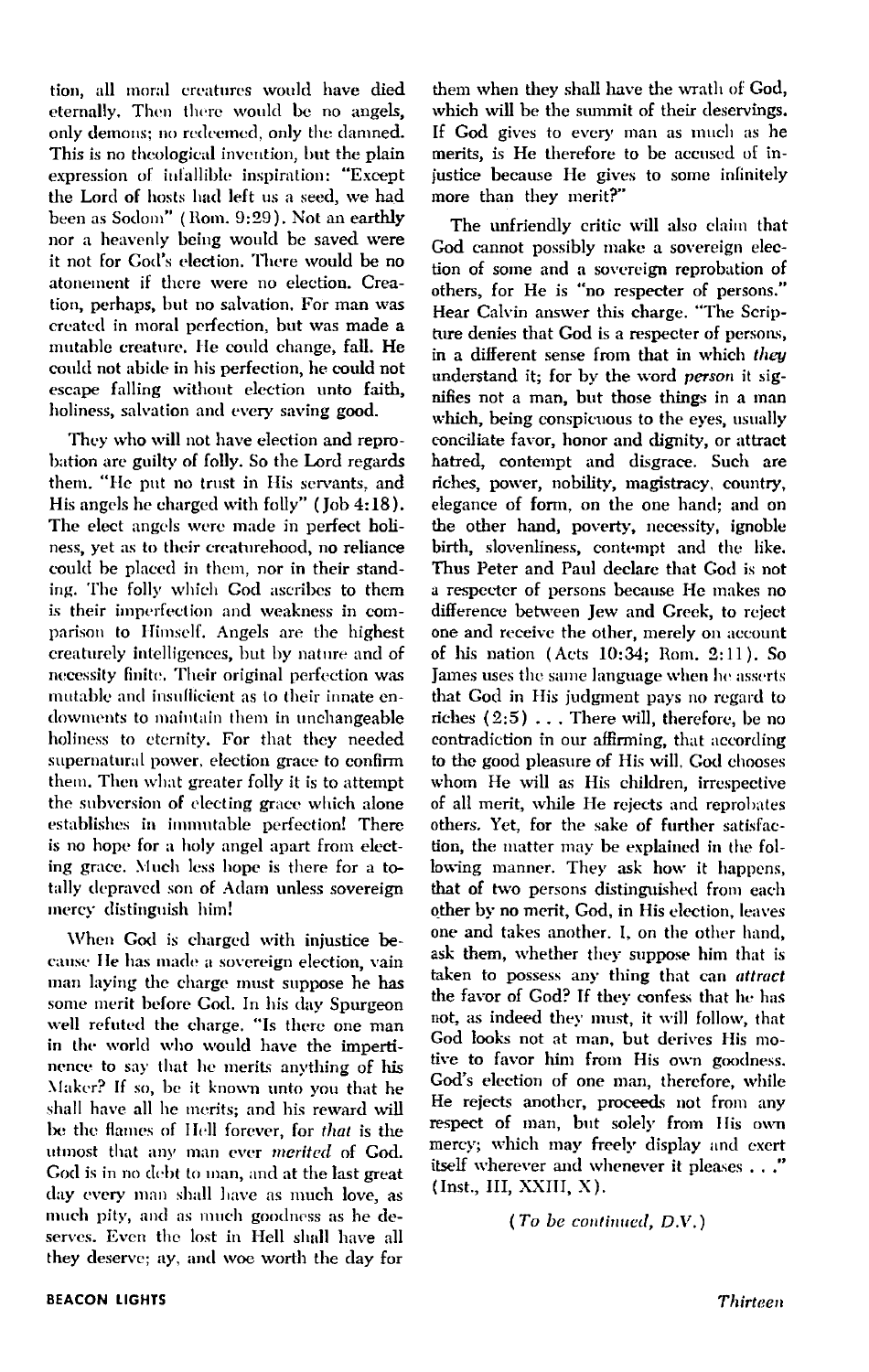

## CRITIQUE

#### by **AGATHA** LUBBERS

## **THE CLASSICS** - **GOOD OR BAD**

Last month's Feature: "Classics - Good  $or$  Bad" *will be concluded this month under the above rubric.* 

#### **The Case for Classics in the School**

I should state at the outset that my argument will assume that the Christian<br>School – The Protestant Reformed Christian School – The Protestant Reformed Christian<br>School – cannot avoid using the classics in its instruction of the youth. This is the world in which he lives. He is in the world. He certainly is not of it but he must certainly know the world in which he lives, he must know the culture of the world and he must be able to analyze and evaluate these products of the world.

I should further argue that even though we do not teach the classics nor hold for truth all that the classics are trying to say, we nevertheless use the classics to teach. The position of the Pr. Reformed Chr. School is not one of neutrality and our use of the classics does not negate our distinctive position. This has always been the way in which God has worked. He has always given the best products of natural man to **the** child of God for his usc. **\Vc**  are the salt of the earth. The earth is here for the Christian. This includes the classics properly understood. Language, along with all the other sciences, is a gift of God. It is through language and particularly in the early Greek and Hebrew that the revelation of God came to men. It was through the means of early classicists that the Scriptures were preserved for US.

The position of the Protestant Reformed Churches has never been anabaptistic. We arc not pietistic. We are Calvinists. This does not mean that we assume for truth every thing that \ve read nor does our assumption that the classics are a proper means for study and analysis imply such a position. We have a calling to analyze and carefully criticize those classics which **\vc** read and study. Our approach is not that of the legalist who takes a touch not, taste not, handle not attitude but we use all things placing all things in the service of God. In a certain sense our spiritual sensitivity can be tuned up and honed down by means of the classical literature which we read.

One of the questions with which I was confronted was: "Must we read everything? Must our children read immorality? was the appended explanation. In order to answer the previous question we must first define immorality. We should answer unequivocally then that immorality is ethical spiritual cleparture from the latry of God. **A** writer composes literature which is immoral when it communicates to the reader that which is contrary to His Word and holds for truth that which is contrary to His Word and testimony. To me the question is not must our children read immoral literature but may they and can they. (There is no age when one can read pornography and not be repulsed if he is spiritually sensi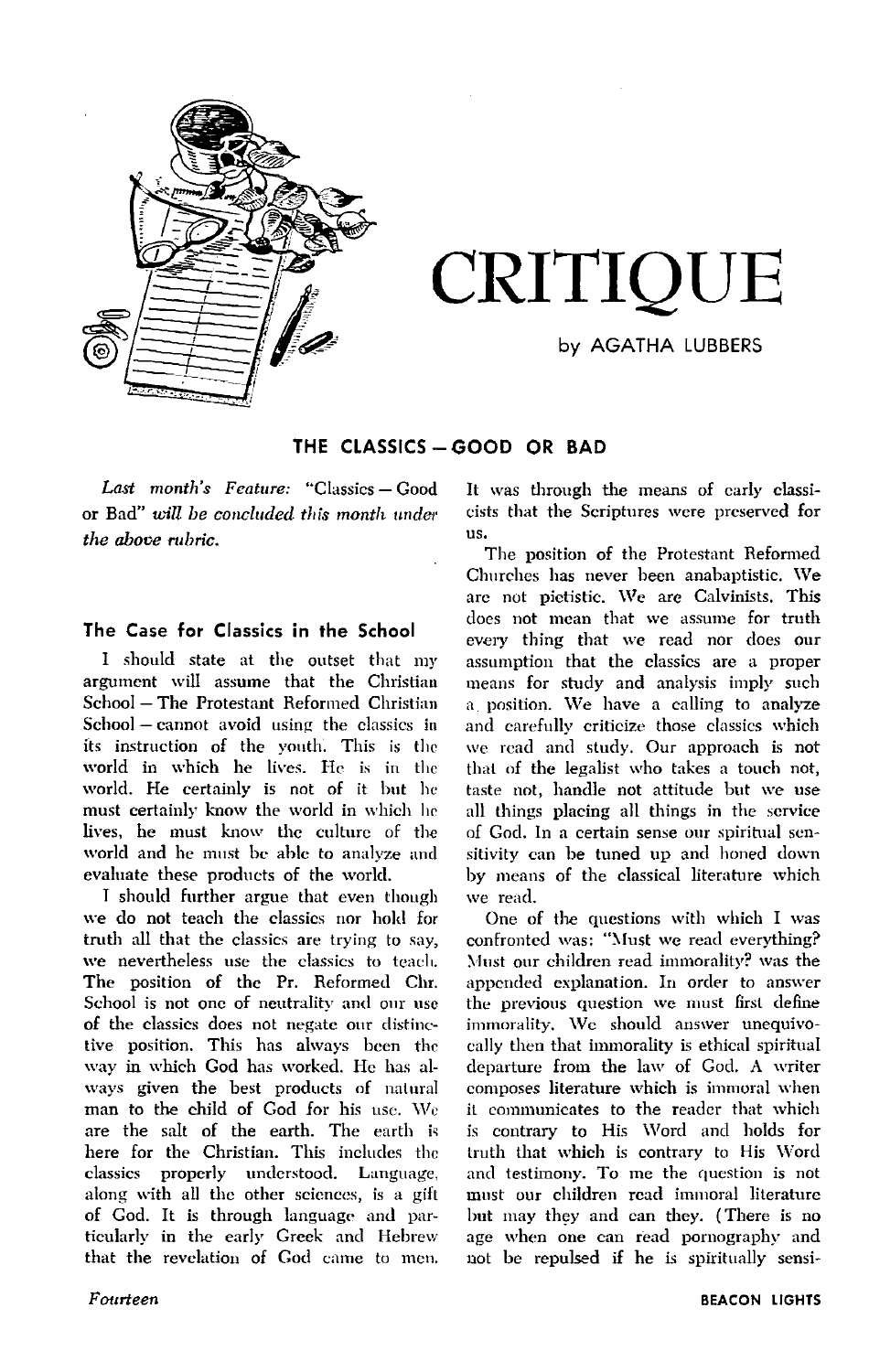tive.) Children can read that which is immoral (notice our definition) according to their level of maturity and not be affected adversely by such immorality. There is a certain age, however, at which they are neither spiritually sensitive nor discerning enough to detect the error taught by some "good" literature. It is the responsibility of the discerning teacher and the parent to point out the error and show it for what it is in this portrayal of life. If the child is able to read critically literature which teaches that which is contrary to the Word of God, and is therefore immoral according to our definition, then he may read such literature.

Children do not learn in a vacuum. The knowledge of the thesis in this world of sin is never discovered. God reveals truth but in a certain sense the child matures and develops thetically as he comes into contact with that which is contrary to the word of God and his testimony. In this sense we live antithetically over against the world. Our study of the classics must also develop this attitude and that at the intellectual level of our lives.

I emphasize again that the school does not teach the classics nor do we teach anything that is contrary to the word of God. This would be contrary to the basic principles that underlie Protestant Reformed education. All education must accord with the teaching of the word of God as this word is interpreted in the Three Forms of Unity. This is consistent with the confession of the Christian. As a Christian it is imperative that education be given consistent with this pattern.

It is correct to say therefore, that we never simply teach a subject as an appreciation type subject. This is particularly not true in the area of literature. The term appreciation-type subject is a mis-nomer in the sense that literature is in the curriculum of the Christian school in order that boys and girls may learn to appreciate different forms of literature. Now it is true that the form of the literary work to a great extent influences the effectiveness of the communication of ideas and to that extent we learn to appreciate and emulate good form but we do not simply appreciate and treasure every thing that has been produced because it is acclaimed by the majority to be

**BEACON LIGHTS** 

worthy of such honor. We have a responsibility as discerning Christians to be critical of that which we read and to examine all things in the light of the Word of God.

This examination and criticism takes place according to the measure of the gift of analysis and spiritual discernment that is in us. We cannot expect the child to read so critically and discerningly as the one who has long studied the deceitful forms which error (immorality) is often in couched. Do not think that nice literature is true because it is nice. "The closer we come to those branches and departments of modern culture in which man's ethical nature finds expression, the more it becomes evident that modern culture is corrupt," H. Hoeksema, The Christian and Culture. But this may not always be so evident and a studied attempt must be made to guide our children in their reading. Let them read, have them read, encourage them to read, but guide them in their reading.

#### So-Called Christian Literature Exposed

Much of the pictistic and so-called religious literature of our day which is found in so many church libraries is neither literature nor is it Christian. I am reminded at this moment of one such preposterous "novel" which came from the Moody Press. It is entitled Past Finding Out. There's not a swear word in the book but it is so pervaded with a vencer of religiosity that it is neither Christian nor is it literature, and there are many such books.

Literature must portray life. It need not be pornographic in order to portray life, but it must be honest. "The Christian school has the obligation to provide Christian literature written on a suitably artistic level. Much of the so-called Christian literature of the late 19th and early 20th centuries and so-called Christian literature of this present day is nothing but pietistic drivel. In these books grammar and sentence structure are poor, plots are so improbable as to be absurd, goody-goody characters react to temptation in a thoroughly unrealistic way—whole books reek of improbability. Yet because they revere religion outwardly and are published by Christian publishing houses, these books are included in Christian school libraries even though they violate every standard of good literature." (from High School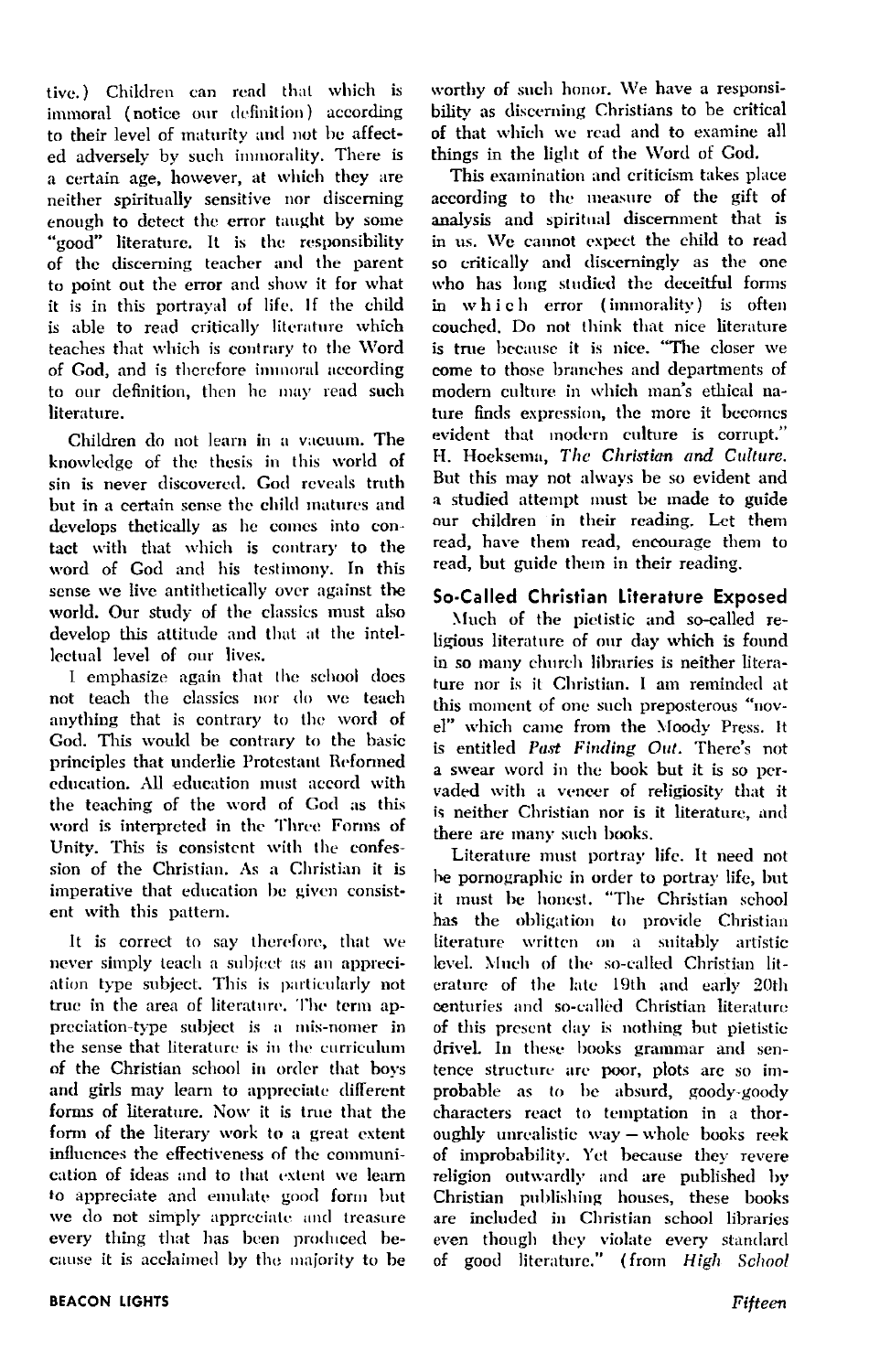#### English Curriculum Guide, N.U.C.S.)

I am convinced that the materials referred to in the above quotation are in a very real sense more dangerous for our children to read than the so-called immoral books to which we object because they have more than two swear words or characteristic slang included in them. The pietistic, Arminian gush published by most publishing houses should be held by us in utter contempt and scorn.

Immaturity often hinders the young reader in being truly critical and selective in his reading. Let us not stymie him completely and make him a victim of a poor class of literature, which is neither literature nor Christian as we attempt to keep him from reading so-called "classical" literature. Let's expose him to some of the best in the field and develop in him discernment that is necessary for him as a Christian in the midst of the world.

#### IN MEMORIAM

The Federation of Protestant Reformed Young People's Societies and the Beacon Lights staff express our sincere Christian sympathy to the H. Hoeksema family in the loss of their father our beloved

#### REVEREND HERMAN HOEKSEMA

May God give us grace to remain true to the truth which He mightily proclaimed through this man.

#### HELPS FOR BIBLE STUDY ON THE

by REV. G. LUBBERS

- 3. But God is faithful to His covenant. Notice the Name Jehovah in verses 7 and 10.
	- a. Judah confesses his sin. Finds forgiveness and returns to the home of his father.
	- b. Tamar is brought into the covenant line; the covenant family is preserved.
	- c. From Perez king David is born. Ruth  $4:18$ , 1 Chron,  $2:5$ . Christ, the Holy One, is born from the unholy by the wonder of God's grace. Matthew 1:3.
- Questions: What is the importance of this chapter in the Scriptures? What is the importance of the Name Jehovah here?

# Kook of GENESIS

Chapter 39. The lone warrior is made strong by the arm of the Almighty. Genesis 49:24.

- 1. Joseph meets a new enemy in the person of Potiphar's wife.
	- a. Potiphar, the chief of the royal guard, buys Joseph, finds that he is attractive in appearance, ambitious and capable, so that he places Joseph as administrator over the affairs of his large estate, including land, cattle, servants, etc.
	- b. God causes Potiphar to place so much confidence in Joseph that Joseph receives complete charge over all of Potiphar's house.
	- c. But Potiphar's wife is an adulterous woman who is determined to ensnare this slave into sin.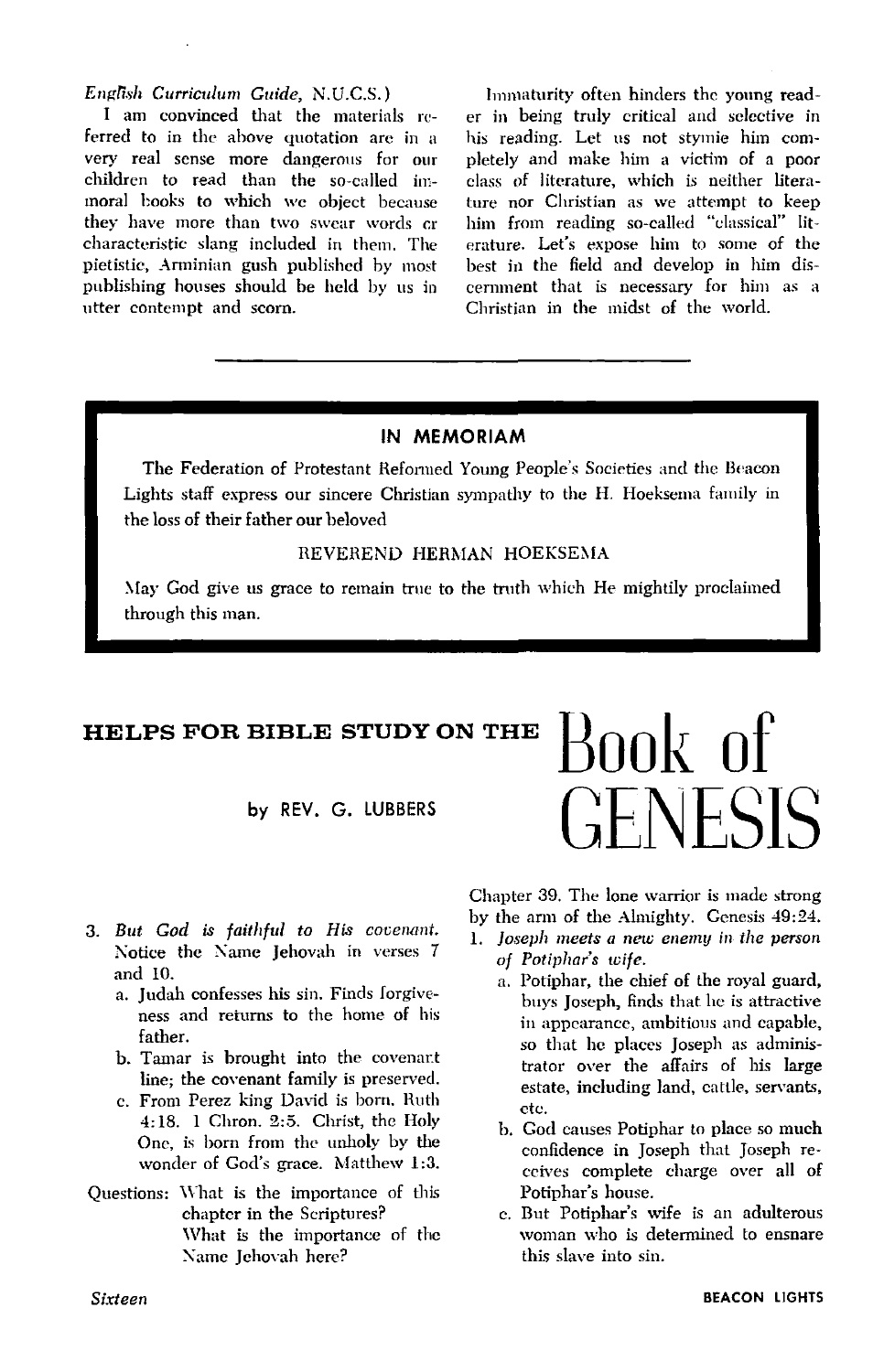- 2. But Joseph recognizes her as an enemy and is prepared to resist.
	- a. How different Joseph's attitude toward temptation than that of Judah. He avoids temptations instead of inviting them.
	- b. His arm remains strong in the God of Jacob. He gives three reasons why he may not give in to the wicked entreaties of Potiphar's wife. What are they? Verses 8, 9.
- 3. Once more Joseph's righteousness is charged against him. (Sec 40:15)
	- a. He is accused of the very sin that Potiphar's wife is guilty of  $-$  a common practice among sinners. She scorns him because of his religion and speaks disparagingly of him as a Jew, or Hebrew. (Gen. 11:16, descendant of Heber.)
	- b. The punishment is moderate considering the crime of which he as a slave was accused. But he is nevertheless put in chains, for the Lord is trying Joseph. Psalm 105: 18, 19.
	- c. Some time elapsed while Joseph lay in prison. Grievous as was his trial as stranger in a strange land, the Lord proved that He was with him. In this dark hour God gave relief by causing the keeper of the prison to put him in a position of trust. Jehovah made him to prosper, Why?
- Questions: What is the purpose of the fiery trials of the believer? How must we explain the prosperity of the wicked overagainst the afflictions of the people of God? Psalm 73. How was Joseph blessed during this trial? Matthew 5:11. Rom. 8:28, Heb. 12:2.

Chapter 40. The lone warrior experiences anew that God is with him.

- 1. God brings two prominent men, the chief of the butlers and the chief of the king's bakers into prison with Joseph. Joseph is placed in charge over them.
	- a. We read only that they offended the king. There is no evidence that one of them sought the king's life. The exact offence is not important.
	- b. What is important is the providence of God in this event.
- The Lord speaks to them through dreams.  $\overline{2}$ .
	- a. Especially in this period of history that we are studying God frequently uses dreams as the channel of divine revelation. For whose sake? The officers of the king or Joseph?
	- b. God causes these dreams to trouble the butler and the baker, so that they cannot help but consider them more than ordinary dreams.
	- c. Also Joseph must have concluded that these dreams were from the Lord and that the Lord would use him to interprete them. Who else would be able to interprete dreams that were from the Lord?
	- d. These dreams were in perfect harmony with the duties that each carried out before the king.
- 3. The Lord shows Joseph the interpretation of the dreams.
	- a. He is confident that the interpretation will be verified in three days. He asks the butler to remember him when the butler is restored to his position before Pharaoh. He wants Pharaoh to deliver him from prison.
	- b. Joseph explains that he was stolen from Canaan. The guilty parties are not mentioned. He also pleads his innocence in Potiphar's house, again without mentioning who is responsible for his imprisonment.
	- c. On the king's birthday amnesty is bestowed upon the butler, even as God had revealed in the dream. But the butler shows very little appreciation, probably too happy about his own release to become involved in a case of some stranger.
	- d. Joseph is called to possess his soul in patience for another two years.
- Ouestions: Which other forms of revelation do we meet in Scripture? Why does God give dreams to wicked men? What is the importance of the history of this chapter for Joseph?

Chapter 41. The lone warrior sees the dawning of his day of victory.

- 1. Joseph is called to Pharaoh's court.
	- a. The occasion: Pharaoh's dream. He saw seven fat cows ascend from the Nile and graze on the Nile grass. He also saw seven ugly, thin cows ascend,